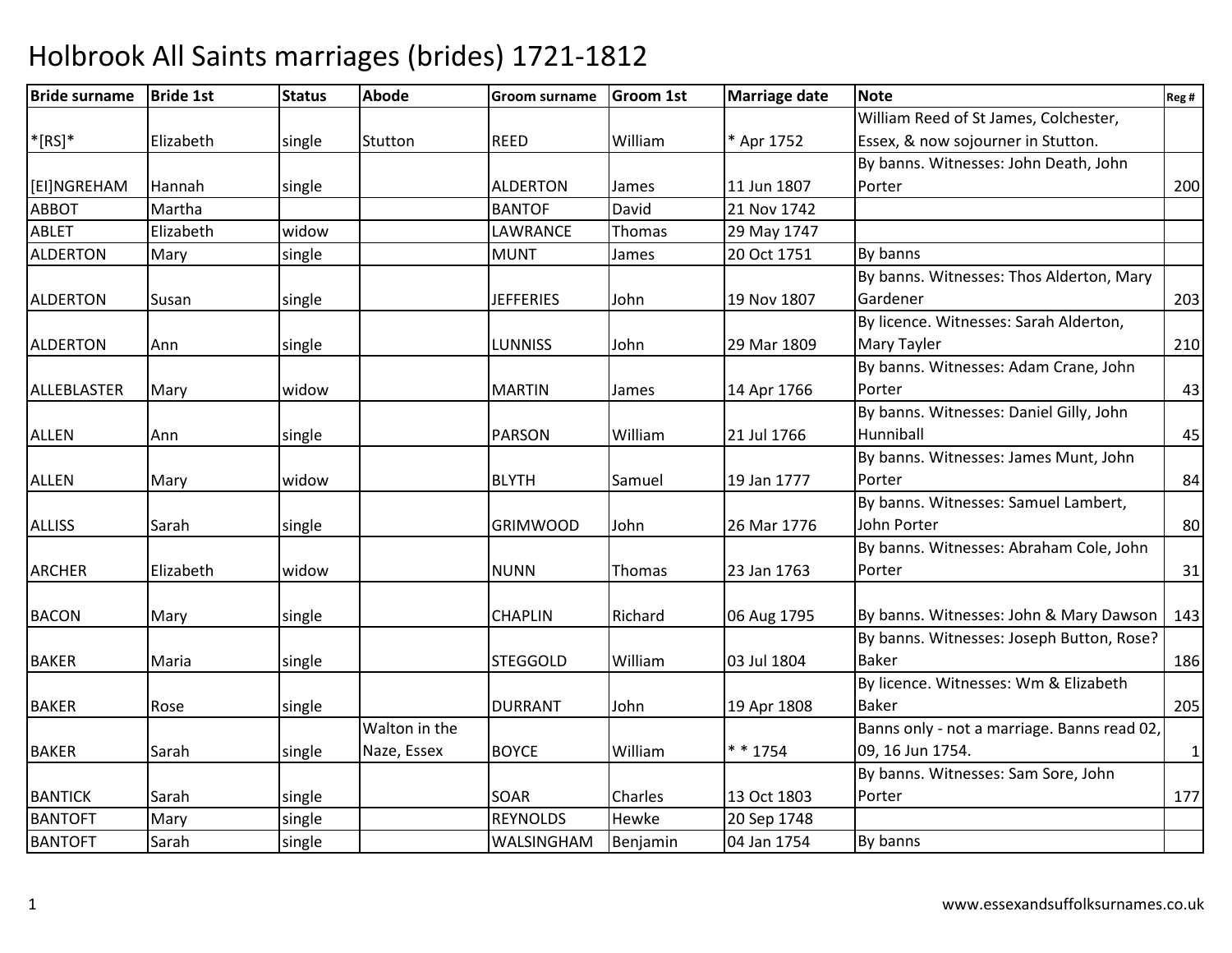| <b>Bride surname</b> | <b>Bride 1st</b> | <b>Status</b> | <b>Abode</b> | <b>Groom surname</b> | <b>Groom 1st</b> | <b>Marriage date</b> | <b>Note</b>                               | Reg # |
|----------------------|------------------|---------------|--------------|----------------------|------------------|----------------------|-------------------------------------------|-------|
|                      |                  |               |              |                      |                  |                      | By banns. Witnesses: John Powlen, Thomas  |       |
| <b>BARBER</b>        | Amey             | single        |              | <b>MUNT</b>          | John             | 23 Oct 1797          | Munt                                      | 152   |
|                      |                  |               |              |                      |                  |                      | By banns. Witnesses: Hannah Hunt, John    |       |
| <b>BARFIELD</b>      | Elizabeth        | single        |              | <b>CURTIS</b>        | Robert           | 03 Oct 1803          | Porter                                    | 176   |
| <b>BARRET</b>        | Mary             | single        |              | <b>BARNARD</b>       | Edmond           | 14 Jul 1753          | By licence                                |       |
| <b>BENNET</b>        | Hannah           | single        |              | <b>RAULINGSON</b>    | Ambrose          | 21 Aug 1738          |                                           |       |
| <b>BENNET</b>        | Dorothy          |               |              | <b>PORTER</b>        | John             | 01 Aug 1741          |                                           |       |
| <b>BENNET</b>        | Elizabeth        |               |              | <b>PORTER</b>        | Samuel           | 08 Jun 1742          |                                           |       |
|                      |                  |               |              |                      |                  |                      | By banns. Witnesses: James Munt, John     |       |
| <b>BENNET</b>        | Susan            | single        |              | <b>CLARK</b>         | Thomas           | 18 Mar 1757          | Porter                                    | 8     |
| <b>BETTS</b>         | Catharine        |               |              | <b>CABBON</b>        | William          | 04 May 1731          |                                           |       |
|                      |                  |               |              |                      |                  |                      | By banns. Witnesses: John Hunniball, John |       |
| <b>BETTS</b>         | Elizh            | widow         |              | <b>STEGGALL</b>      | William          | 07 Sep 1784          | Porter                                    | 103   |
| <b>BLOSS</b>         | Ann              |               |              | CARD                 | Samuel           | * Sep 1734           |                                           |       |
| <b>BOARDMAN</b>      | Ann              | widow         |              | <b>PAIN</b>          | John             | 09 Apr 1752          | By banns. John's 4th wife.                |       |
| <b>BOOMER</b>        | Hannah           | single        |              | <b>CLARK</b>         | Thomas           | *Feb 1747/8          |                                           |       |
| <b>BOUCHIER</b>      | Hellen           |               |              | <b>HANNABALL</b>     | John             | 18 Oct 1743          |                                           |       |
| <b>BOYCE</b>         | Ann              |               |              | <b>MILLAN</b>        | Daniel           | 11 Jul 1743          | Groom is Daniel Millan jnr.               |       |
| <b>BOYCE</b>         | Sarah            | single        |              | CRANE                | Adam             | 02 Jan 1752          | By banns                                  |       |
|                      |                  |               |              |                      |                  |                      | By banns. Witnesses: Adam Crane, John     |       |
| <b>BOYCE</b>         | Elizabeth        | single        |              | <b>BORRET</b>        | Thomas           | 06 May 1757          | Porter                                    | 10    |
|                      |                  |               |              |                      |                  |                      | By banns. Witnesses: George Camell, John  |       |
| <b>BRACKET</b>       | Mary             | single        |              | <b>ALLEN</b>         | John             | 02 Nov 1758          | Portor                                    | 13    |
|                      |                  |               |              |                      |                  |                      |                                           |       |
|                      |                  |               |              |                      |                  |                      | By banns. Groom's name is written "Dains" |       |
|                      |                  |               |              |                      |                  |                      | but he spells it "Daynes". Witnesses:     |       |
| <b>BRAME</b>         | Mary             | single        |              | <b>DAYNES</b>        | John             | 10 Apr 1760          | Barzillai Hars?, John Porter              | 21    |
|                      |                  |               |              |                      |                  |                      | By licence. Witnesses: Elizabeth Archer,  |       |
| <b>BRAME</b>         | Mary             | single        |              | PERRIMAN             | Thos             | 21 Jan 1762          | John Porter                               | 28    |
|                      |                  |               |              |                      |                  |                      | By banns. Witnesses: John Porter, John    |       |
| <b>BROMLY</b>        | Margaret         | single        |              | <b>SHEPHERD</b>      | Henry            | 23 Mar 1756          | Waller                                    | 3     |
|                      |                  |               |              |                      |                  |                      | By licence. Witnesses: Thos Alderton,     |       |
| <b>BRUCE</b>         | Elizabeth        | single        |              | <b>HAWKINS</b>       | John             | 07 Apr 1763          | <b>William Rewse</b>                      | 32    |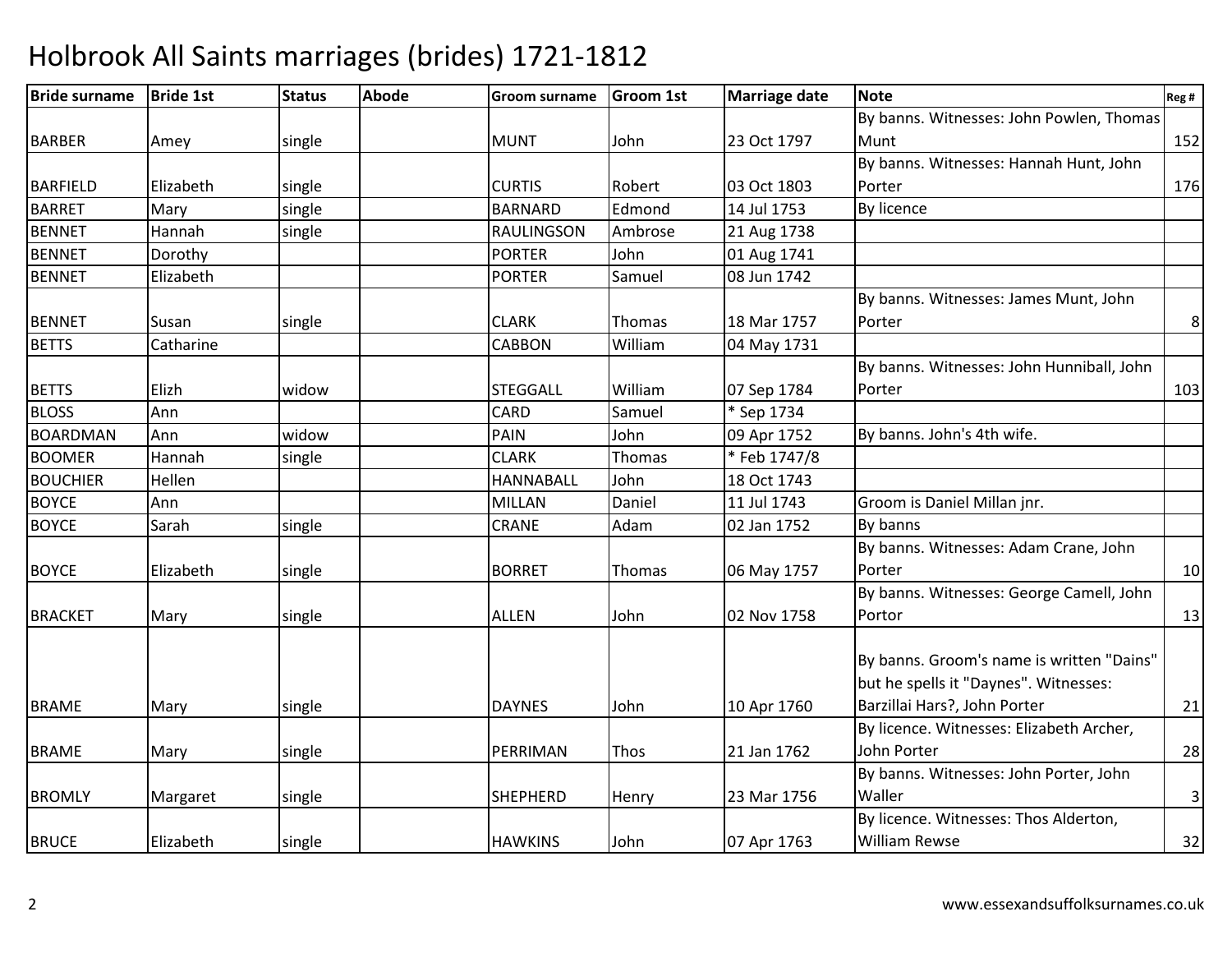| <b>Bride surname</b> | <b>Bride 1st</b> | <b>Status</b> | <b>Abode</b> | Groom surname  | Groom 1st | <b>Marriage date</b> | <b>Note</b>                                                                                                         | Reg # |
|----------------------|------------------|---------------|--------------|----------------|-----------|----------------------|---------------------------------------------------------------------------------------------------------------------|-------|
|                      |                  |               |              |                |           |                      | By banns. Witnesses: John Porter, Sarah                                                                             |       |
| <b>BURTON</b>        | Sarah            | single        |              | <b>PAYNE</b>   | Samuel    | 20 Apr 1785          | Payne                                                                                                               | 108   |
| <b>BUSH</b>          | Sarah            | single        |              | <b>CHISNAL</b> | Samuel    | 15 Jul 1750          | By banns                                                                                                            |       |
|                      |                  |               |              |                |           |                      | By licence. Witnesses: Mary Cross, Thos                                                                             |       |
| <b>CANHAM</b>        | Susan            | single        |              | <b>CROSS</b>   | John      | 16 Oct 1794          | Shave                                                                                                               |       |
| <b>CARTER</b>        | Mary             |               |              | <b>BASKET</b>  | Thomas    | 01 Jan 1741/42       |                                                                                                                     |       |
|                      |                  |               |              |                |           |                      | By banns. Witnesses: Will Langham, John                                                                             |       |
| <b>CARTER</b>        | Mary             | widow         |              | <b>HARTLY</b>  | Samuel    | 14 Feb 1779          | Porter                                                                                                              | 92    |
|                      |                  |               |              |                |           |                      | By banns. Witnesses: Elizabeth Carver,                                                                              |       |
| <b>CARTER</b>        | Elizabeth        | widow         |              | <b>LUCAS</b>   | James     | 15 Apr 1799          | John Porter                                                                                                         | 161   |
|                      |                  |               |              |                |           |                      | By banns. Witnesses: John Clark, John                                                                               |       |
| <b>CARTER</b>        | Sarah            | spinster      |              | <b>DRIVER</b>  | Robert    | 01 Nov 1808          | Porter                                                                                                              | 209   |
|                      |                  |               |              |                |           |                      | By banns. Witnesses: John Hunniball, John                                                                           |       |
| <b>CAVELL</b>        | Susannah         | widow         |              | <b>ALLEN</b>   | Charles   | 12 Mar 1782          | Porter                                                                                                              | 98    |
|                      |                  |               |              |                |           |                      | By banns. Witnesses: Mary Peek, John                                                                                |       |
| <b>CHAPLIN</b>       | Jemima           | single        |              | ABLETT         | James     | 07 Apr 1805          | Porter                                                                                                              | 190   |
| <b>CHISNAL</b>       | Mary             | single        |              | <b>TAYLOR</b>  | Henery    | 19 Sep 1753          | <b>By licence</b>                                                                                                   |       |
| <b>CHISNAL</b>       | Elizabeth        | single        |              | <b>KING</b>    | John      | 24 Jan 1759          | By banns. Witnesses: John & Abraham King                                                                            | 20    |
| <b>CHISNAL</b>       | Susanna          | single        |              | <b>DALDY</b>   | Thomas    | 29 Nov 1785          | By banns. Witnesses: John Porter, Thos<br>WallamStatus of groom not clear - very<br>smudged. Possibly says widower. | 110   |
|                      |                  |               |              |                |           |                      | By licence. Witnesses: Charles Chisnell,                                                                            |       |
| <b>CHISNALL</b>      | Susan            | single        |              | <b>TAYLOR</b>  | Thomas    | 15 Dec 1761          | Dorothy Potter                                                                                                      | 26    |
|                      |                  |               |              |                |           |                      | By licence. Witnesses: Richard Chisnall,                                                                            |       |
| <b>CHISNALL</b>      | Margeret         | single        |              | <b>HAVILL</b>  | Benjamin  | 17 Nov 1773          | John Porter                                                                                                         | 70    |
|                      |                  |               |              |                |           |                      | By licence. Witnesses: John & Richard                                                                               |       |
| <b>CHISNALL</b>      | Hannah           | single        |              | <b>BAKER</b>   | Francis   | 20 Dec 1774          | Chisnall                                                                                                            | 75    |
| <b>CHISNALL</b>      | Mary             | single        |              | <b>FROST</b>   | William   | 06 Jun 1784          | By banns. Witnesses: Saml & Sarah Chisnall                                                                          | 102   |
| <b>CHISNALL</b>      | Sarah            | single        |              | <b>FENN</b>    | Benjamin  | 24 Dec 1784          | By banns. Witnesses: Saml Chisnall, John<br>Porter                                                                  | 105   |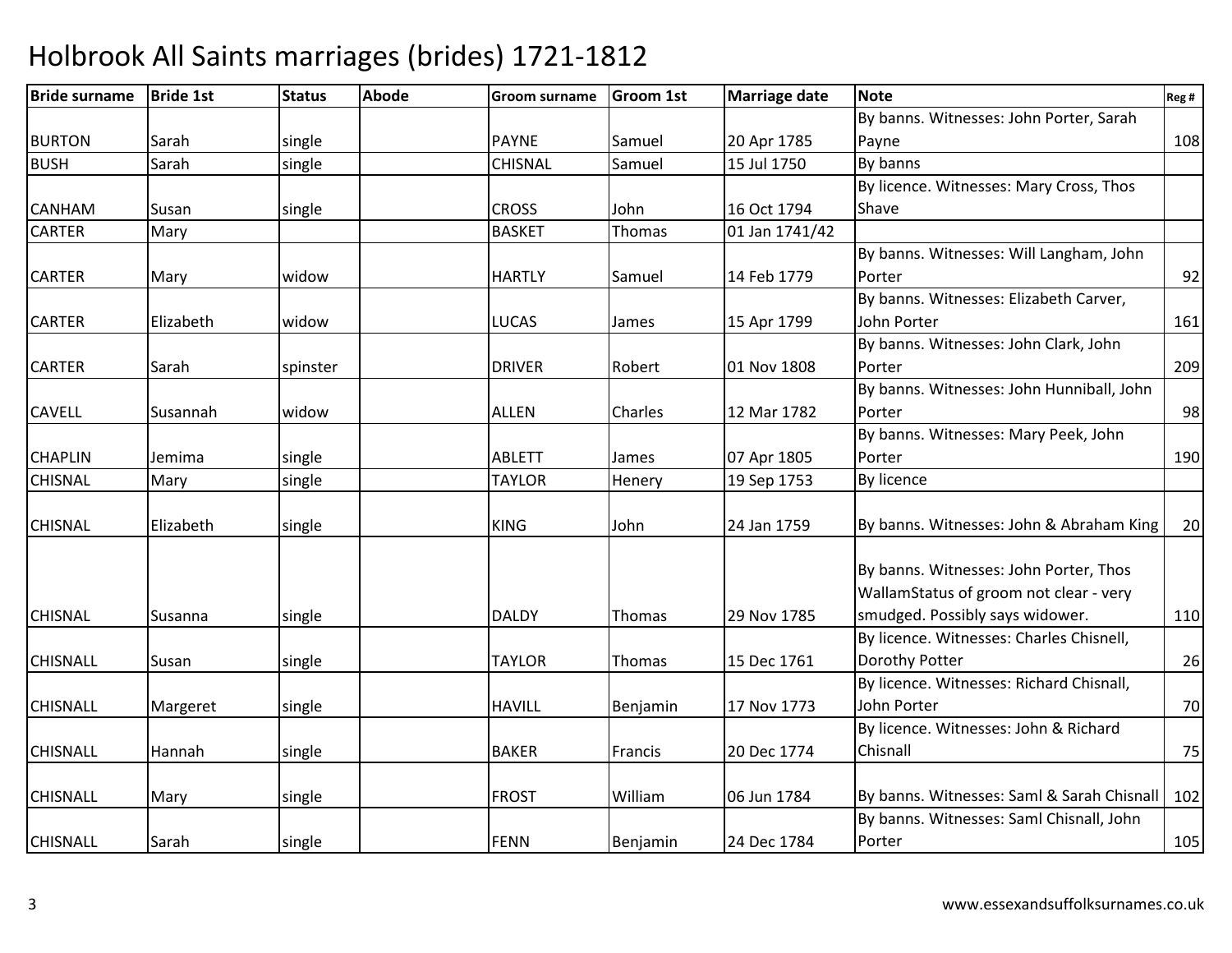| <b>Bride surname</b> | <b>Bride 1st</b> | <b>Status</b> | <b>Abode</b> | Groom surname   | <b>Groom 1st</b> | <b>Marriage date</b> | <b>Note</b>                                 | Reg # |
|----------------------|------------------|---------------|--------------|-----------------|------------------|----------------------|---------------------------------------------|-------|
|                      |                  |               |              |                 |                  |                      | By banns. Witnesses: John King, John        |       |
| <b>CHISNELL</b>      | Frances          | single        |              | <b>KING</b>     | Abraham          | 10 May 1759          | Porter                                      | 16    |
|                      |                  |               |              |                 |                  |                      | By banns. Witnesses: John Chatten, John     |       |
| <b>CLARK</b>         | Elizabeth        | single        |              | LONG            | Stephen          | 19 Jan 1777          | Porter                                      | 83    |
|                      |                  |               |              |                 |                  |                      | By banns. Witnesses: Jeremiah Robert,       |       |
| <b>CLARK</b>         | Mary             | widow         |              | <b>PECK</b>     | George           | 08 Jul 1794          | John Porter                                 |       |
| <b>CLARKE</b>        | Sarah            |               |              | <b>POOLEY</b>   | John             | 02 Mar 1730/31       |                                             |       |
|                      |                  |               |              |                 |                  |                      | By banns. Witnesses: Thomas Chapman,        |       |
| <b>CLARKE</b>        | Mary             | single        |              | B[R_]UNDLE      | Isaac            | 19 Jul 1791          | <b>Judith Pittock</b>                       | 129   |
|                      |                  |               |              |                 |                  |                      | By licence. Witnesses: Simon Goodwin,       |       |
| <b>CLARKE</b>        | Mary             | spinster      |              | <b>FELLGATE</b> | George           | 10 Oct 1797          | Mary Abbott                                 | 151   |
|                      |                  |               |              |                 |                  |                      | Marital status of groom not given.          |       |
|                      |                  |               |              |                 |                  |                      | Witnesses: Sarah Mayhew, William            |       |
| CONNULLUN?           | Martha           | single        |              | <b>WAKE</b>     | Henry            | 04 Feb 1804          | Manning                                     | 182   |
|                      |                  |               |              |                 |                  |                      |                                             |       |
| <b>COOK</b>          | Susan            |               |              | <b>WICKAM</b>   | John             | ** 1736              | Looks as if someone has tried to erase it.  |       |
|                      |                  |               |              |                 |                  |                      | By banns. Witnesses: Robert Ellington,      |       |
| <b>COOK</b>          | Elizabeth        | widow         |              | WELLUM          | Thos.            | 11 Jul 1773          | John Porter                                 | 69    |
|                      |                  |               |              |                 |                  |                      | By banns. Witnesses: Thos Walden, John      |       |
| <b>COOK</b>          | Elizh            | single        |              | <b>PARKER</b>   | Aaron            | 05 Nov 1783          | Porter                                      | 101   |
|                      |                  |               |              |                 |                  |                      | By banns. Witnesses: Elizabeth Stevens,     |       |
| <b>COOK</b>          | Phoebe           | single        |              | <b>JARROLD</b>  | Jonathan         | 07 Oct 1790          | John Porter                                 | 123   |
|                      |                  |               |              |                 |                  |                      | By banns. Witnesses: Sarah Baker, William   |       |
| <b>COOK</b>          | Mary             | single        |              | <b>HOWLETT</b>  | John             | 04 Mar 1792          | Pooley                                      | 132   |
|                      |                  |               |              |                 |                  |                      | By banns. Witnesses: Thos Wallam, John      |       |
| <b>COOK</b>          | Warden           | single        |              | <b>SCOPES</b>   | John             | 29 Oct 1793          | Herbert                                     | 137   |
|                      |                  |               |              |                 |                  |                      | By banns. Witnesses: Mary Hall, Susan       |       |
| <b>COOPER</b>        | Hannah           | single        |              | <b>HODDY</b>    | William          | 25 Dec 1798          | Cooper                                      | 159   |
|                      |                  |               |              |                 |                  |                      | Banns only - not a marriage. Banns read 21, |       |
| <b>COOPER</b>        | Rose             | single        | Wherstead    | <b>SPARROW</b>  | William          | $* * 1755$           | 28 Sep, 05 Oct 1755.                        | 4     |
|                      |                  |               |              |                 |                  |                      | By licence. Witnesses: George Fisher, Robt  |       |
| <b>CORNELL</b>       | Ann              | single        |              | <b>KEMBALL</b>  | Richard          | 20 Apr 1786          | <b>Beckwith</b>                             | 111   |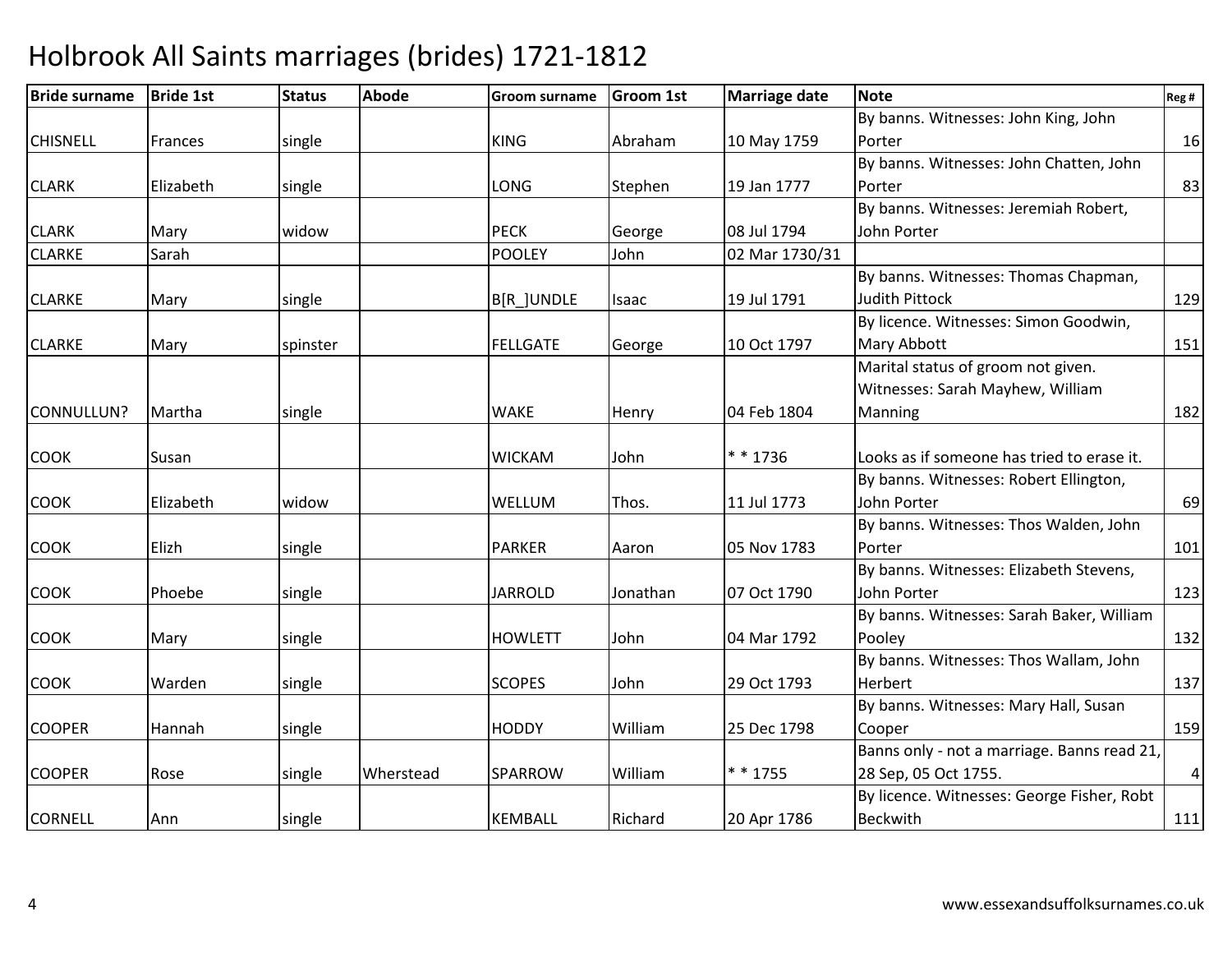| <b>Bride surname</b> | <b>Bride 1st</b> | <b>Status</b> | <b>Abode</b> | <b>Groom surname</b> | <b>Groom 1st</b> | <b>Marriage date</b> | <b>Note</b>                                | Reg # |
|----------------------|------------------|---------------|--------------|----------------------|------------------|----------------------|--------------------------------------------|-------|
|                      |                  |               |              |                      |                  |                      | By licence. Witnesses: Fras. Hewke, George |       |
| COWELL               | Elizh            | single        |              | <b>HEWKE</b>         | Robert           | 25 May 1787          | Aldred                                     | 116   |
|                      |                  |               |              |                      |                  |                      | By banns. Witnesses: Adam Crane, John      |       |
| <b>CRANE</b>         | Hannah           | widow         |              | LAURANCE             | Bartholomew      | 08 Jul 1765          | Porter                                     | 40    |
|                      |                  |               |              |                      |                  |                      | By banns. Witnesses: Frances & William     |       |
| <b>CRANE</b>         | Hannah           | single        |              | <b>FROST</b>         | William          | 03 Jan 1776          | Hewke                                      | 78    |
| <b>CROSS</b>         | Susanna          | single        |              | <b>HYAM</b>          | William          | 15 Mar 1804          | By licence. Witnesses: Ann & John Cross    | 183   |
|                      |                  |               |              |                      |                  |                      | By banns. Witnesses: Thomas Field, John    |       |
| <b>CROUCH</b>        | Sarah            | single        |              | <b>FULLER</b>        | John             | 16 Feb 1768          | Porter                                     | 50    |
| <b>CROXON</b>        | Susan            |               |              | <b>CLARK</b>         | James            | 22 Aug 1742          |                                            |       |
| <b>CRUTTON</b>       | Thamar           |               |              | <b>MEE</b>           | Lazarus          | 08 Oct 1734          |                                            |       |
|                      |                  |               |              |                      |                  |                      | By licence. Witnesses: Thomas Taylor, John |       |
| <b>CUTHBERT</b>      | Elizabeth        | single        |              | <b>COOK</b>          | James            | 28 May 1764          | Porter                                     | 37    |
|                      |                  |               |              |                      |                  |                      | By banns. Witnesses: Saml Chisnall, John   |       |
| <b>DALDY</b>         | Jane             | single        |              | <b>DUNNETT</b>       | Saml             | 24 Dec 1784          | Porter                                     | 106   |
|                      |                  |               |              |                      |                  |                      | By banns. Witnesses: Elizabeth Bardwell,   |       |
| <b>DALDY</b>         | Susan            | widow         |              | <b>BURROWS</b>       | James            | 13 Nov 1804          | <b>Edward Munt</b>                         | 189   |
|                      |                  |               |              |                      |                  |                      | By banns. Witnesses: John Porter, Ann      |       |
| <b>DALE</b>          | Mary             | single        |              | <b>PAGE</b>          | Robt             | 16 Nov 1786          | Page                                       | 115   |
|                      |                  |               |              |                      |                  |                      | By banns. Witnesses: Thomas Death, John    |       |
| <b>DEATH</b>         | Hannah           | single        |              | <b>MEADOWS</b>       | Thomas           | 04 Nov 1772          | Hunniball                                  | 59    |
|                      |                  |               |              |                      |                  |                      | By banns. Witnesses: Thomas Beard, John    |       |
| <b>DIGGANS</b>       | Susan            | single        |              | <b>GYHON</b>         | Risby            | 24 Jan 1773          | Porter                                     | 66    |
| <b>DIMMARK</b>       | Susan            |               | Ipswich      | WARREN               | Edward           | 22 Feb 1740/41       |                                            |       |
|                      |                  |               |              |                      |                  |                      | By banns. Witnesses: John Whiney, John     |       |
| <b>DOUBLE</b>        | Susan            | single        |              | <b>WHINEY</b>        | Robert           | 12 Oct 1775          | Porter                                     | 77    |
|                      |                  |               |              |                      |                  |                      | By banns. Witnesses: Robert Whiting, John  |       |
| <b>DOUBLE</b>        | Mary             | widow         |              | <b>ALDERTON</b>      | Thomas           | 06 Nov 1809          | Porter                                     | 211   |
|                      |                  |               |              |                      |                  |                      | By banns. Witnesses: William Flory, Sarah  |       |
| <b>DOUBLE</b>        | Abigail          | spinster      |              | <b>FLORY</b>         | Richard          | 30 Jan 1810          | <b>Scopes</b>                              | 213   |
|                      |                  |               |              |                      |                  |                      | By banns. Witnesses: Sarah Wiseman, John   |       |
| <b>DRIVER</b>        | Sarah            | single        |              | <b>STEWART</b>       | Samuel           | 24 Jun 1795          | Porter                                     | 142   |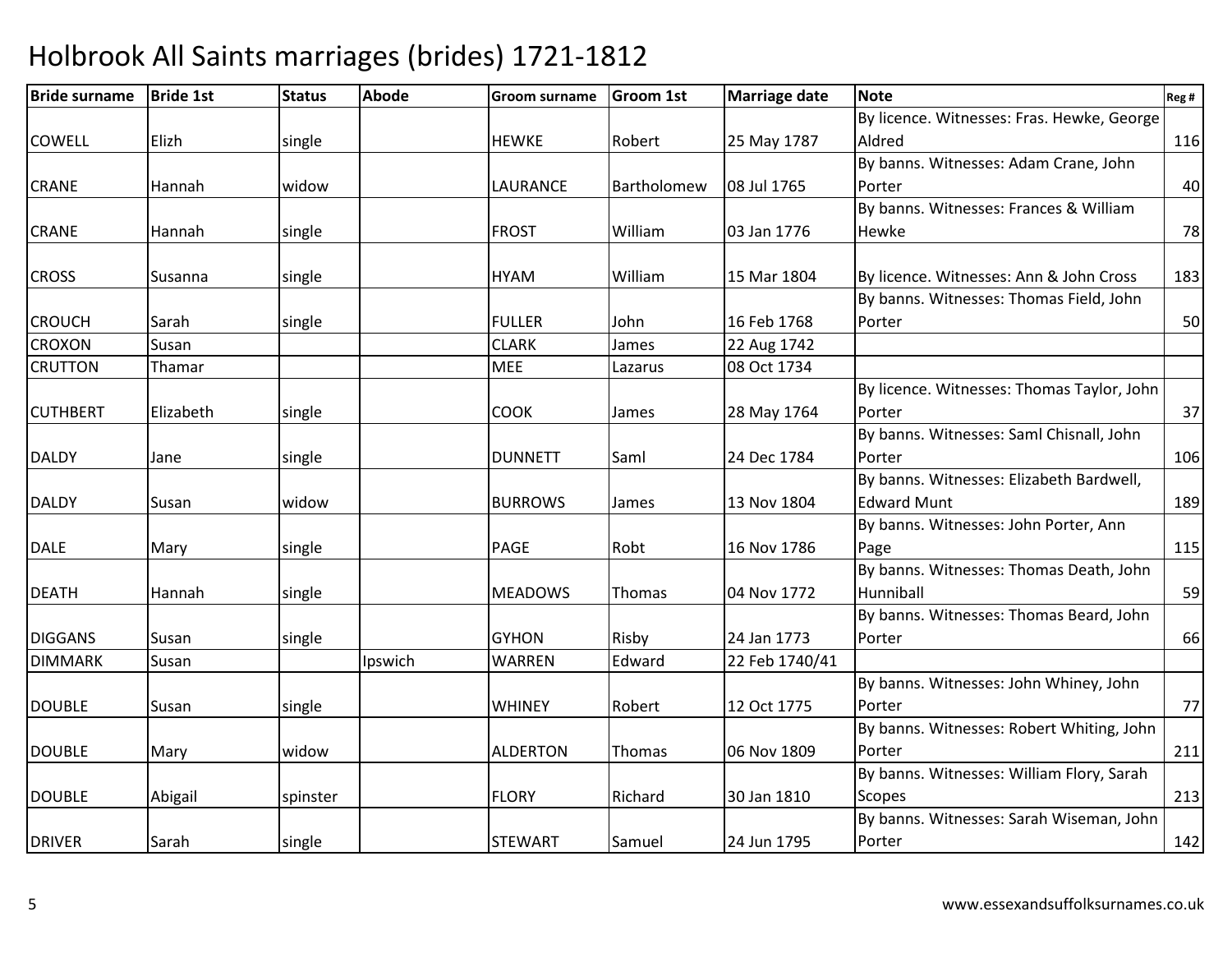| <b>Bride surname</b> | <b>Bride 1st</b> | <b>Status</b> | <b>Abode</b>   | <b>Groom surname</b> | <b>Groom 1st</b> | <b>Marriage date</b> | <b>Note</b>                              | Reg #          |
|----------------------|------------------|---------------|----------------|----------------------|------------------|----------------------|------------------------------------------|----------------|
|                      |                  |               |                |                      |                  |                      | By banns. Witnesses: John Clark, Mary    |                |
| <b>DRIVER</b>        | Mary             | single        |                | <b>LUCAS</b>         | John             | 09 Oct 1810          | Porter                                   | 219            |
|                      |                  |               |                |                      |                  |                      | By banns. Witnesses: Wm Steggold, John   |                |
| <b>DUNNETT</b>       | Sarah            | single        |                | <b>SCOPES</b>        | William          | 26 Oct 1802          | Porter                                   | 170            |
|                      |                  |               |                |                      |                  |                      | By banns. Witnesses: Thomas & Susan      |                |
| <b>DUNNETT</b>       | Sarah            | single        |                | <b>SHEPHERD</b>      | James            | 04 Oct 1810          | <b>Dunnett</b>                           | 217            |
|                      |                  |               |                |                      |                  |                      | By licence. Witnesses: Hannah Hewke,     |                |
| <b>DURRANT</b>       | <b>Susanna</b>   | single        |                | <b>HEWKE</b>         | Francis          | 04 Aug 1769          | John Porter                              | 53             |
| <b>EDGAR</b>         | Mary             |               |                | <b>FOX</b>           | Stephen          | 23 Mar 1722/23       |                                          |                |
|                      |                  |               |                |                      |                  |                      | By banns. Witnesses: Robert Ellington,   |                |
| <b>ELLINGTON</b>     | Elizabeth        | spinster      |                | <b>YOUNG</b>         | John             | 14 Jan 1794          | John Porter                              | 138            |
| <b>EVERET</b>        | Mary             |               |                | <b>PARKENSON</b>     | John             | 22 Mar 1721/22       |                                          |                |
|                      |                  |               |                |                      |                  |                      | By banns. Witnesses: Benjamin            |                |
| <b>FALLOWS</b>       | Ann              | single        |                | <b>FROUD</b>         | William          | 22 Feb 1757          | Wolshinham, John Porter                  | $\overline{7}$ |
|                      |                  |               |                |                      |                  |                      | By banns. Witnesses: Sarah Farden, John  |                |
| <b>FARDEN</b>        | Mary             | single        |                | <b>MANNING</b>       | William          | 23 Feb 1797          | Porter                                   | 149            |
|                      |                  |               |                |                      |                  |                      | By banns. Witnesses: James Farthin, John |                |
| <b>FARDEN</b>        | Mary             | single        |                | <b>DRIVER</b>        | John             | 08 Oct 1811          | Porter                                   | 223            |
| <b>FISHER</b>        | Hannah           | single        | Arwarton       | <b>BRILL</b>         | George           | 01 Feb 1741/42       |                                          |                |
|                      |                  |               |                |                      |                  |                      | By banns. Witnesses: John Rowland, John  |                |
| <b>FORDEN</b>        | Sarah            | single        |                | <b>CARRINGTON</b>    | William          | 28 Dec 1802          | Porter                                   | 171            |
| <b>FOX</b>           | Susan            |               |                | <b>CROXEN</b>        | John             | 27 Jan 1721/22       |                                          |                |
|                      |                  |               | East Bergholt, |                      |                  |                      | Margeret Freeman, sojourner in East      |                |
| <b>FREEMAN</b>       | Margeret         |               | Suffolk        | <b>BURGESS</b>       | William          | 17 Jul 1752          | Bergholt.                                |                |
|                      |                  |               |                |                      |                  |                      | By banns. Witnesses: Edward Freeman,     |                |
| <b>FROST</b>         | Amey             | widow         |                | <b>HEARN</b>         | Stephen          | 08 Sep 1793          | Benjamin Buck                            | 136            |
|                      |                  |               |                |                      |                  |                      | By licence. Witnesses: Martha & John     |                |
| <b>FROST</b>         | Sarah            | single        |                | <b>STEDMAN</b>       | James            | 28 Jul 1801          | Porter                                   | 167            |
|                      |                  |               |                |                      |                  |                      | By banns. Witnesses: Marvellous Froud    |                |
| <b>FROUD</b>         | Mary             | single        |                | <b>BENTLY</b>        | Edward           | 14 Jun 1772          | senr., Marvellous Froud                  | 63             |
|                      |                  |               |                |                      |                  |                      | By banns. Witnesses: Samuel Dunnett,     |                |
| <b>FRYATT</b>        | Susan            | single        |                | <b>DUNNETT</b>       | Thomas           | 17 May 1808          | John Porter                              | 207            |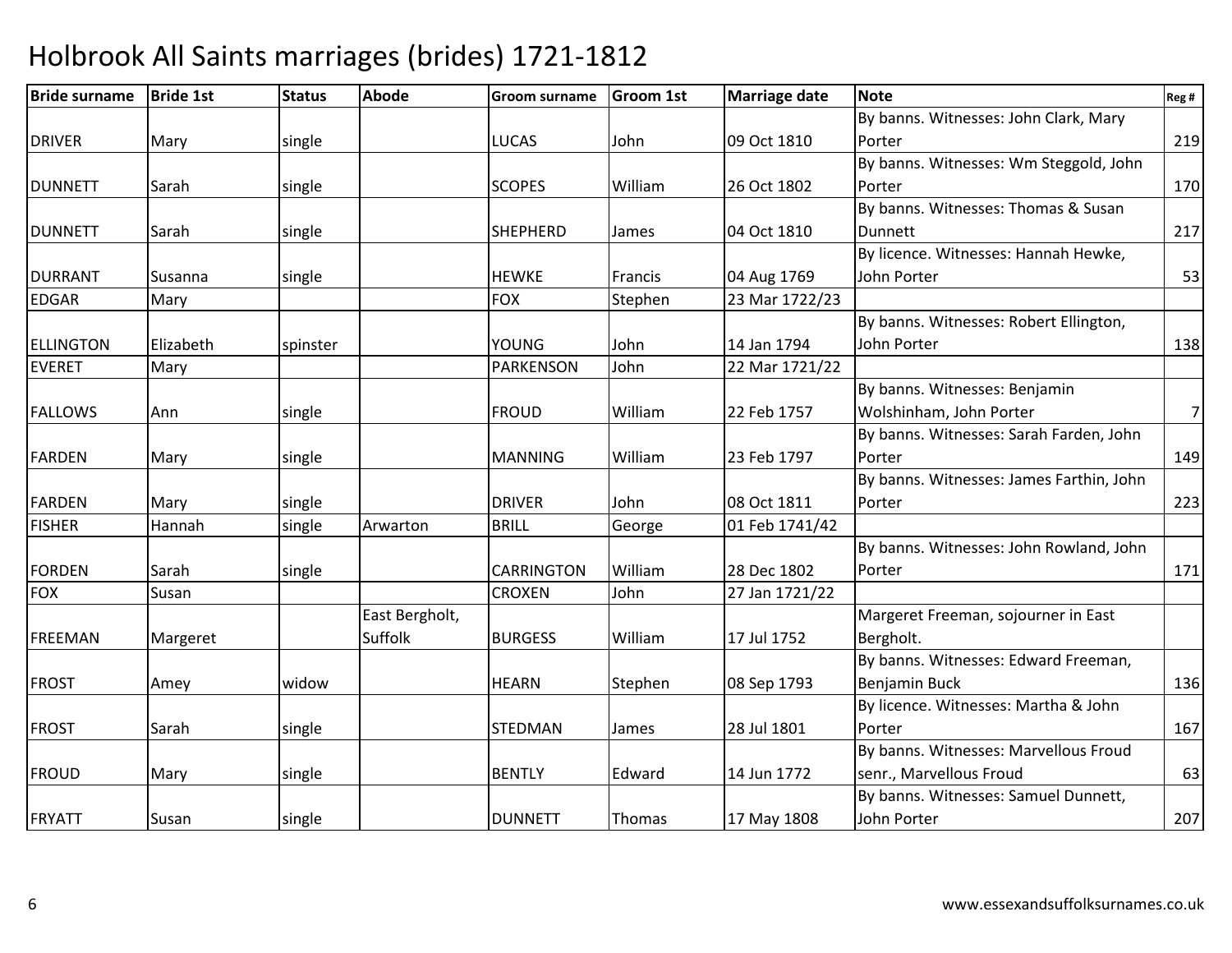| <b>Bride surname</b> | <b>Bride 1st</b> | <b>Status</b> | <b>Abode</b> | <b>Groom surname</b> | <b>Groom 1st</b> | <b>Marriage date</b> | <b>Note</b>                                 | Reg #          |
|----------------------|------------------|---------------|--------------|----------------------|------------------|----------------------|---------------------------------------------|----------------|
|                      |                  |               |              |                      |                  |                      | By banns. Witnesses: Henery Taylor, John    |                |
| <b>GALLON</b>        | Martha           | single        |              | <b>BANTOCK</b>       | Robert           | 11 Aug 1771          | Porter                                      | 56             |
|                      |                  |               |              |                      |                  |                      | By banns. Witnesses: John Stephens, John    |                |
| <b>GILES</b>         | Elizabeth        | single        |              | <b>GORBOLD</b>       | Shadrach         | 16 Oct 1772          | Porter                                      | 58             |
|                      |                  |               |              |                      |                  |                      | By banns. Witnesses: Levi Romsey, John      |                |
| <b>GIRLINGTON</b>    | Susanna          | single        |              | <b>PANNIFER</b>      | James            | 24 Oct 1805          | Porter                                      | 192            |
|                      |                  |               |              |                      |                  |                      | By banns. Witnesses: John Groves, John      |                |
| <b>GLADWIN</b>       | Lydia            | single        |              | <b>DEWARD</b>        | John             | 08 May 1785          | Porter                                      | 109            |
|                      |                  |               |              |                      |                  |                      | By licence. Witnesses: Ann Cross, Wm        |                |
| <b>GODBOLD</b>       | Sarah            | single        |              | <b>CROSS</b>         | John             | 31 Jul 1804          | Hyem                                        | 187            |
|                      |                  |               |              |                      |                  |                      | By licence. Witnesses: Susan Martin,        |                |
| <b>GODFREY</b>       | Sarah            | widow         |              | <b>FELL</b>          | William          | 31 Oct 1803          | <b>William Manning</b>                      | 179            |
| <b>GOODMAN</b>       | Susan            |               |              | <b>HARTLY</b>        | Adam             | 30 Jul 1738          |                                             |                |
|                      |                  |               |              |                      |                  |                      |                                             |                |
| <b>GORBOLD</b>       | Mary             | widow         |              | <b>ALLEN</b>         | John             | 31 Aug 1756          | By banns. Witnesses: James ?, John Porter   | $\overline{4}$ |
|                      |                  |               |              |                      |                  |                      | By licence. Witnesses: Rachel Stevens, Thos |                |
| <b>GREEN</b>         | Sarah            | single        |              | <b>BAKER</b>         | William          | 02 Dec 1782          | Green                                       | 100            |
|                      |                  |               |              |                      |                  |                      | By licence. Witnesses: John Howlett senior, |                |
| <b>GRIMSEY</b>       | Martha           | single        |              | <b>HOWLETT</b>       | John             | 30 Aug 1772          | John Porter                                 | 64             |
| <b>GRIMWOOD</b>      | <b>Dorcas</b>    | single        |              | LORD                 | John             | 07 Sep 1746          |                                             |                |
|                      |                  |               |              |                      |                  |                      | By banns. Witnesses: is Thomas Seager       |                |
| <b>GRIMWOOD</b>      | Elizabeth        | single        |              | <b>SEAGER</b>        | Thomas           | 01 Nov 1779          | snr., John Porter                           | 93             |
|                      |                  |               |              |                      |                  |                      | By banns. Witnesses: John Porter, William   |                |
| <b>GRIMWOOD</b>      | Elizabeth        | single        |              | <b>MANNING</b>       | John             | 13 Nov 1798          | <b>Boyce</b>                                | 157            |
|                      |                  |               |              |                      |                  |                      | By banns. Witnesses: Robert Whinny,         |                |
| <b>GRIMWOOD</b>      | Susannah         | spinster      |              | <b>WHINNY</b>        | John             | 15 Sep 1808          | Elizabeth Keeble                            | 208            |
|                      |                  |               |              |                      |                  |                      | By banns. Witnesses: * n Boyce, Eliza       |                |
| <b>GRIMWOOD</b>      | Maria            | spinster      |              | <b>GLANFIELD</b>     | Joseph           | 04 Aug 1812          | Roberts                                     | 224            |
|                      |                  |               |              |                      |                  |                      | By banns. Witnesses: John Groves, John      |                |
| <b>GROVES</b>        | Rebecca          | single        |              | <b>BARKER</b>        | William          | 05 Oct 1790          | Groves jnr.                                 | 122            |
|                      |                  |               |              |                      |                  |                      | By banns. Witnesses: John Munt, Elizabeth   |                |
| <b>GUYHANT</b>       | Susan            | widow         |              | <b>DRIVER</b>        | James            | 23 Oct 1804          | Patrick                                     | 188            |
| <b>HALES</b>         | Mary             | widow         |              | <b>MARTIN</b>        | James            | 06 May 1738          |                                             |                |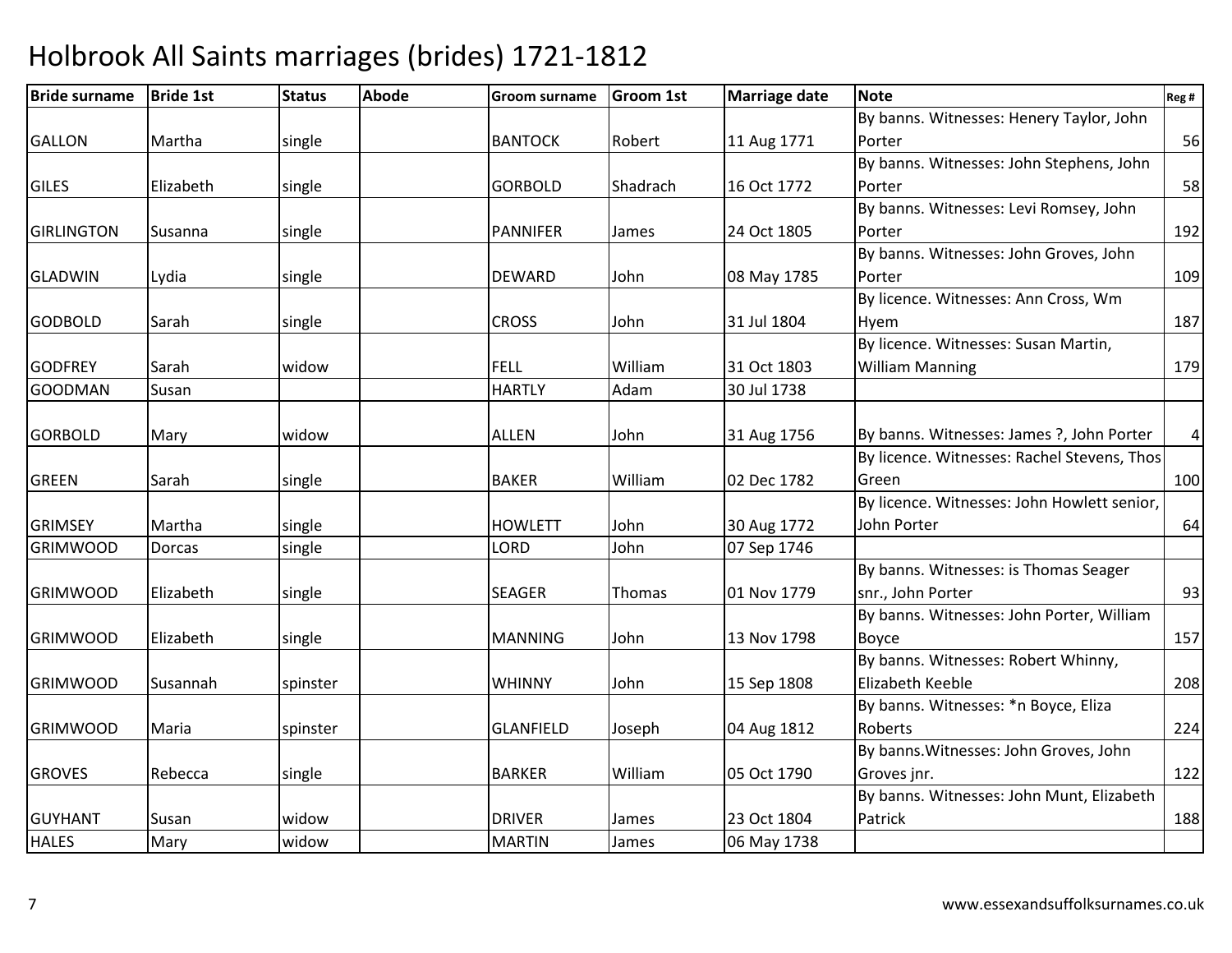| <b>Bride surname</b> | <b>Bride 1st</b> | <b>Status</b> | <b>Abode</b> | <b>Groom surname</b> | Groom 1st     | <b>Marriage date</b> | <b>Note</b>                                      | Reg #            |
|----------------------|------------------|---------------|--------------|----------------------|---------------|----------------------|--------------------------------------------------|------------------|
| <b>HALL</b>          | Elizabeth        | single        |              | <b>GREEN</b>         | Cuttler       | 15 Oct 1749          |                                                  |                  |
|                      |                  |               |              |                      |               |                      | By banns. Witnesses: Albon Dickerson,            |                  |
| <b>HALL</b>          | Jane             | single        |              | <b>DALDY</b>         | George        | 08 Apr 1757          | John Porter                                      | $\boldsymbol{9}$ |
|                      |                  |               |              |                      |               |                      | By licence. Witnesses: Henry Hall, John          |                  |
| <b>HALL</b>          | Sarah            | single        | Stutton      | <b>CLARK</b>         | John          | 09 Oct 1762          | Cuckow                                           | 29               |
|                      |                  |               |              |                      |               |                      | By banns. Witnesses: James Munt, John            |                  |
| <b>HASTE</b>         | Ann              | widow         |              | <b>FIELD</b>         | <b>Thomas</b> | 21 Nov 1759          | Porter                                           | 19               |
|                      |                  |               |              |                      |               |                      | By banns. Witnesses: John Porter, John           |                  |
| <b>HAVELL</b>        | Susan            | single        |              | <b>HEWKE</b>         | Adam          | 29 Jul 1764          | Porter senr.                                     | 38               |
|                      |                  |               |              |                      |               |                      | By banns. Witnesses: Thos Willham, John          |                  |
| <b>HAVILL</b>        | Ann              | single        |              | <b>WELHAM</b>        | John          | 13 Feb 1778          | Porter                                           | 87               |
|                      |                  |               |              |                      |               |                      | By licence. Witnesses: Robt Hewke, John          |                  |
| <b>HEWKE</b>         | Martha           | single        |              | <b>TANN</b>          | John          | 21 Oct 1765          | Porter                                           | 41               |
|                      |                  |               |              |                      |               |                      | By banns. Witnesses: Simon Goodwin,              |                  |
| <b>HEWKE</b>         | Mary             | single        |              | <b>PECK</b>          | James         | 03 May 1791          | <b>Mary Peck</b>                                 | 128              |
|                      |                  |               |              |                      |               |                      | By banns. Witnesses: Elizabeth Grimwook,         |                  |
| <b>HEWKE</b>         | Ann              | single        |              | <b>NORFOLK</b>       | Thomas        | 26 Dec 1794          | John Porter                                      |                  |
|                      |                  |               |              |                      |               |                      | By banns. Witnesses: Letty Lucas, John           |                  |
| <b>HEWKE</b>         | Susan            | single        |              | <b>LUCAS</b>         | James         | 11 Mar 1800          | Porter                                           | 162              |
| <b>HILL</b>          | Mary             | single        |              | <b>THORN</b>         | John          | 06 Jun 1753          | By licence                                       |                  |
|                      |                  |               |              |                      |               |                      |                                                  |                  |
| <b>HILL</b>          | Elizh            | single        |              | <b>CARTER</b>        | Robt          | 10 Oct 1784          | By banns. Witnesses: Sarah R*, John Porter   104 |                  |
|                      |                  |               |              |                      |               |                      | By banns. Witnesses: Robt Whiting, Charles       |                  |
| <b>HISKEY</b>        | Mary             | single        |              | <b>DUNNETT</b>       | Samuel        | 14 May 1810          | Page                                             | 215              |
|                      |                  |               |              |                      |               |                      | By banns. Witnesses: Jonathan Woolfe,            |                  |
| <b>HOLDEN</b>        | Catharine        | widow         |              | <b>PEAK</b>          | Richard       | 30 Jan 1769          | John Porter                                      | 52               |
|                      |                  |               |              |                      |               |                      | By banns. Witnesses: Isaac Peck, John            |                  |
| <b>HOLDEN</b>        | Susan            | widow         |              | <b>SOUTHGATE</b>     | William       | 30 Oct 1810          | Porter                                           | 220              |
|                      |                  |               |              |                      |               |                      | By banns. Witnesses: William Steggold,           |                  |
| <b>HOWLET</b>        | Elizabeth        | single        |              | <b>WHITING</b>       | Robert        | 31 Jul 1806          | John Porter                                      | 194              |
|                      |                  |               |              |                      |               |                      | By banns. Witnesses: William Carrington,         |                  |
| <b>HOWLETT</b>       | Martha           | single        |              | <b>CARRINGTON</b>    | John          | 11 Mar 1807          | John Porter                                      | 198              |
| <b>HOWS</b>          | Mary             |               |              | <b>CLARKE</b>        | Pursifull     | 15 Oct 1730          |                                                  |                  |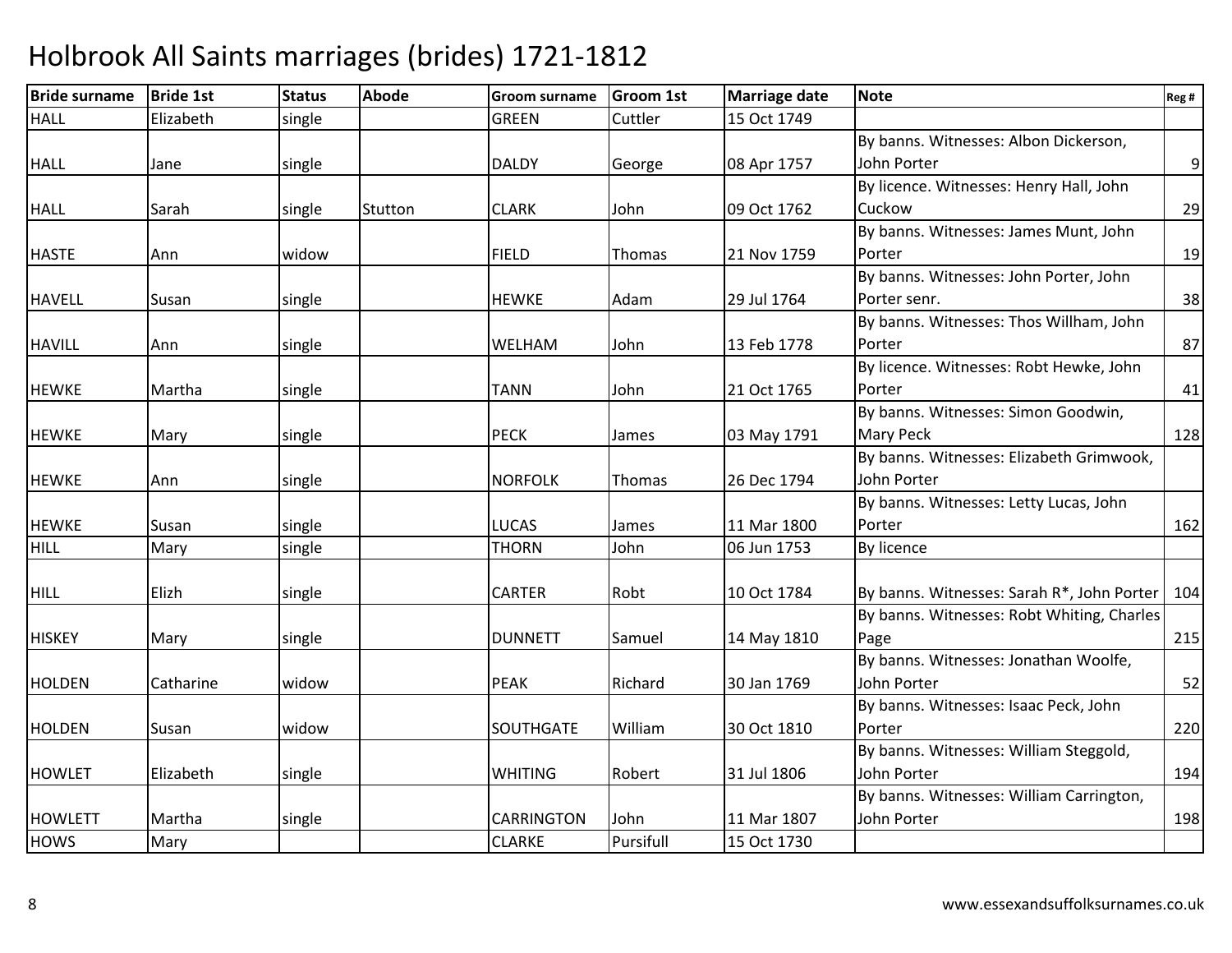| <b>Bride surname</b> | <b>Bride 1st</b> | <b>Status</b> | <b>Abode</b> | Groom surname    | <b>Groom 1st</b> | <b>Marriage date</b> | <b>Note</b>                                 | Reg # |
|----------------------|------------------|---------------|--------------|------------------|------------------|----------------------|---------------------------------------------|-------|
| <b>HUKE</b>          | Alice            |               |              | <b>BRAHAM</b>    | Will.            | 11 Oct 1734          |                                             |       |
|                      |                  |               |              |                  |                  |                      | By banns. Witnesses: Robert Bantock, John   |       |
| HUNNIBALL            | Sarah            | widow         |              | <b>MUNT</b>      | James            | 15 Feb 1773          | Porter                                      | 67    |
|                      |                  |               |              |                  |                  |                      | By banns. Witnesses: Thos Green, Henry      |       |
| HUNNIBALL            | Sarah            | single        |              | <b>MAY</b>       | Thos             | 07 Nov 1774          | Shepard                                     | 73    |
|                      |                  |               |              |                  |                  |                      | By banns. Witnesses: Thos Green, Henry      |       |
| HUNNIBALL            | Avis             | single        |              | <b>WHITING</b>   | William          | 07 Nov 1774          | Shepard                                     | 74    |
|                      |                  |               |              |                  |                  |                      | By licence. Witnesses: James Munt, Thos     |       |
| HUNNIBALL            | Sarah            | single        |              | <b>COOK</b>      | William          | 12 Jun 1778          | Green                                       | 89    |
|                      |                  |               |              |                  |                  |                      | By banns. Witnesses: Maria Baker?, Robert   |       |
| <b>HUNNIBALL</b>     | Sarah            | widow         |              | <b>CAVELL</b>    | Charles          | 26 Dec 1797          | Cook                                        | 154   |
|                      |                  |               |              |                  |                  |                      | By banns. Witnesses: William Wiggen,        |       |
| <b>HUNT</b>          | Maria            | single        |              | <b>BETTS</b>     | William          | 04 Nov 1800          | Hannah Hunt                                 | 165   |
|                      |                  |               |              |                  |                  |                      | By banns. Witnesses: Hannah Spink, John     |       |
| <b>HUNT</b>          | Dinah            | single        |              | <b>COOK</b>      | William          | 12 Jan 1803          | Porter                                      | 172   |
| <b>INGRAM</b>        | Ann              | single        | Freston      | <b>SCRIVENER</b> | William          | 22 Mar 1752          | By banns                                    |       |
|                      |                  |               |              |                  |                  |                      | By banns. Witnesses: Susanna Gage, John     |       |
| <b>INGRAM</b>        | Mary             | single        |              | <b>CLARKE</b>    | James            | 11 Oct 1786          | Porter                                      | 114   |
|                      |                  |               |              |                  |                  |                      | By banns. Witnesses: Sarah Soder, John      |       |
| <b>INGRAM</b>        | Elizabeth        | single        |              | <b>SODER</b>     | Edward           | 09 Jun 1805          | Porter                                      | 191   |
|                      |                  |               |              |                  |                  |                      | By banns. Witnesses: William Brame, John    |       |
| <b>INGRAM</b>        | Mary             | single        |              | <b>BURGESS</b>   | William          | 07 Apr 1807          | Porter                                      | 199   |
|                      |                  |               |              |                  |                  |                      | By banns. Witnesses: Christall Rivett, John |       |
| <b>JACKSON</b>       | Sarah            | widow         |              | <b>LEE</b>       | Job              | 26 Oct 1766          | Porter                                      | 46    |
|                      |                  |               |              |                  |                  |                      | By banns. Witnesses: Thomas Seager, John    |       |
| <b>JACOBS</b>        | Susan            | single        |              | <b>LUCAS</b>     | Jeremiah         | 14 Dec 1803          | Porter                                      | 181   |
|                      |                  |               |              |                  |                  |                      | By banns. Witnesses: George Peek, John      |       |
| <b>JENNINGS</b>      | Mary             | single        |              | <b>GOYMER</b>    | John             | 11 Oct 1770          | Porter                                      | 54    |
|                      |                  |               |              |                  |                  |                      | By licence. Witnesses: P. Lathbury (Clerk), |       |
| <b>JOHNSON</b>       | Sarah            | spinster      |              | <b>EDGAR</b>     | Edmund           | 16 May 1797          | G. Bayley                                   | 150   |
|                      |                  |               |              |                  |                  |                      | By banns. Witnesses: John Edgar, Susan      |       |
| <b>JOHNSON</b>       | Rachel           | single        |              | <b>COOK</b>      | John             | 08 Jan 1807          | Martin, Martha Canham                       | 197   |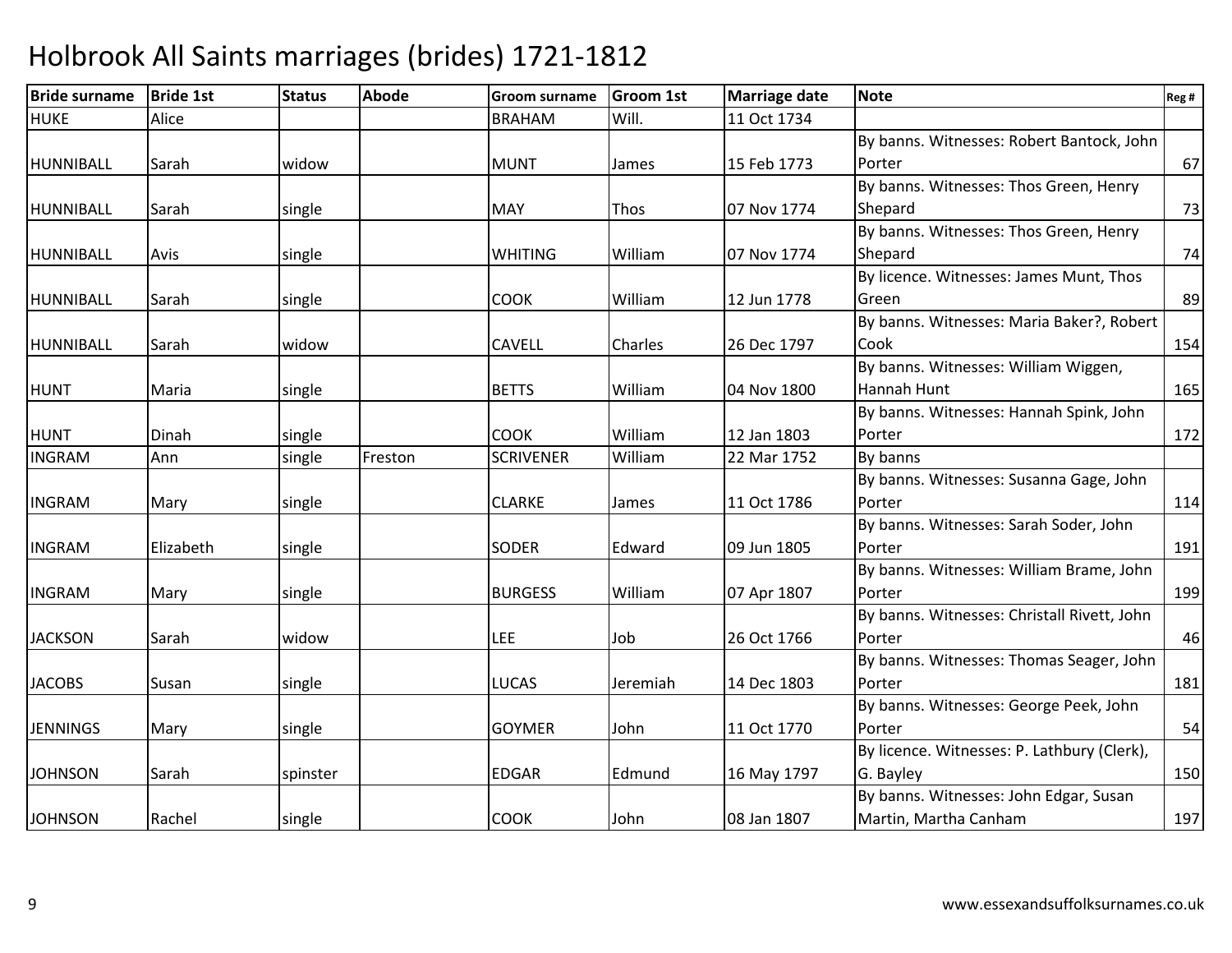| <b>Bride surname</b> | <b>Bride 1st</b> | <b>Status</b> | <b>Abode</b> | Groom surname    | Groom 1st       | <b>Marriage date</b> | <b>Note</b>                                 | Reg # |
|----------------------|------------------|---------------|--------------|------------------|-----------------|----------------------|---------------------------------------------|-------|
|                      |                  |               |              |                  |                 |                      | By banns. Witnesses: Rachel Simpson,        |       |
| <b>JOHNSON</b>       | Mary             | single        |              | <b>SQUIRRELL</b> | George          | 09 Oct 1810          | Mary Ann Cooper, Samuel Pooley              | 218   |
|                      |                  |               |              |                  |                 |                      | By banns. Witnesses: James Munt, John       |       |
| <b>KEEBLE</b>        | Elizabeth        | widow         |              | <b>BARKER</b>    | John            | 17 Oct 1803          | Porter                                      | 178   |
|                      |                  |               |              |                  |                 |                      | By banns. Witnesses: Simon Goodwin, John    |       |
| <b>KEEBLE</b>        | Elizabeth        | single        |              | <b>DAY</b>       | <b>Matthias</b> | 15 Sep 1812          | Porter                                      | 226   |
| <b>KERSEY</b>        | Sarah            | single        |              | <b>HARDY</b>     | John            | 19 Nov 1812          | By licence. Witnesses: Sarah & Wm Cooper    | 227   |
| <b>KING</b>          | Martha           |               |              | <b>HOWLETT</b>   | John            | 21 Oct 1751          | By banns                                    |       |
|                      |                  |               |              |                  |                 |                      | By licence. Witnesses: Abraham King, John   |       |
| <b>KING</b>          | Elizabeth        | widow         |              | <b>ELLINGTON</b> | Robert          | 19 Feb 1766          | Porter                                      | 42    |
|                      |                  |               |              |                  |                 |                      | By banns. Witnesses: Abraham King, Wm       |       |
| <b>KING</b>          | Ann              | single        |              | <b>FROUD</b>     | Marvellous      | 19 May 1766          | Day                                         | 44    |
|                      |                  |               |              |                  |                 |                      | By banns. Witnesses: Abraham King, John     |       |
| <b>KING</b>          | Mary             | single        |              | <b>SPARROW</b>   | William         | 13 Mar 1781          | Porter                                      | 96    |
| <b>LAMBART</b>       | Hannah           |               |              | <b>KING</b>      | John            | 18 Feb 1730/31       |                                             |       |
| LAMBERT              | Margeret         | single        | Woolverstone | <b>BARKER</b>    | Robert          | 10 Jun 1745          |                                             |       |
|                      |                  |               |              |                  |                 |                      | By banns. Witnesses: Elizabeth Clarke, Jno  |       |
| <b>LAMBERT</b>       | Mary             | single        | Tallowstone  | <b>CLARKE</b>    | Joseph          | 24 Oct 1805          | Garwood, Alexr Donn                         | 193   |
| LAU_ENCE             | Dinah            |               |              | <b>FILER</b>     | Francis         | 22 Nov 1722          |                                             |       |
|                      |                  |               |              |                  |                 |                      | By licence. Witnesses: John Hunniball, Saml |       |
| <b>LAURANCE</b>      | Hannah           | widow         |              | <b>HEWKE</b>     | William         | 31 Aug 1768          | Chisnall                                    | 51    |
| LAY                  | Mary             |               | Bently       | <b>GOSNALL</b>   | Francis         | 13 Sep 1738          |                                             |       |
|                      |                  |               |              |                  |                 |                      | By banns. Witnesses: Ann Page, Samuel       |       |
| <b>LEGGATT</b>       | Sarah            | single        |              | PAGE             | Samuel          | 21 Oct 1790          | Ward                                        | 124   |
|                      |                  |               |              |                  |                 |                      | By banns. Witnesses are John Porter junior  |       |
| <b>LIST</b>          | Mary             | single        |              | <b>PORTER</b>    | William         | 19 Apr 1776          | and senior.                                 | 81    |
|                      |                  |               | Debenh*,     |                  |                 |                      |                                             |       |
| LOCK                 | Lydia            | single        | Suffolk      | <b>BANTOFT</b>   | Jonathan        | * Dec 1752           |                                             |       |
|                      |                  |               |              |                  |                 |                      | By banns. Witnesses: Mary [S ]age, John     |       |
| LONG                 | Sarah            | widow         |              | <b>SCRUTTON</b>  | Simon           | 01 Aug 1791          | Porter                                      | 130   |
|                      |                  |               |              |                  |                 |                      | By banns. Witnesses: Mary Seager, John      |       |
| LONG                 | Sarah            | single        |              | <b>ROGERS</b>    | Bartholomew     | 21 Sep 1802          | Porter                                      | 170   |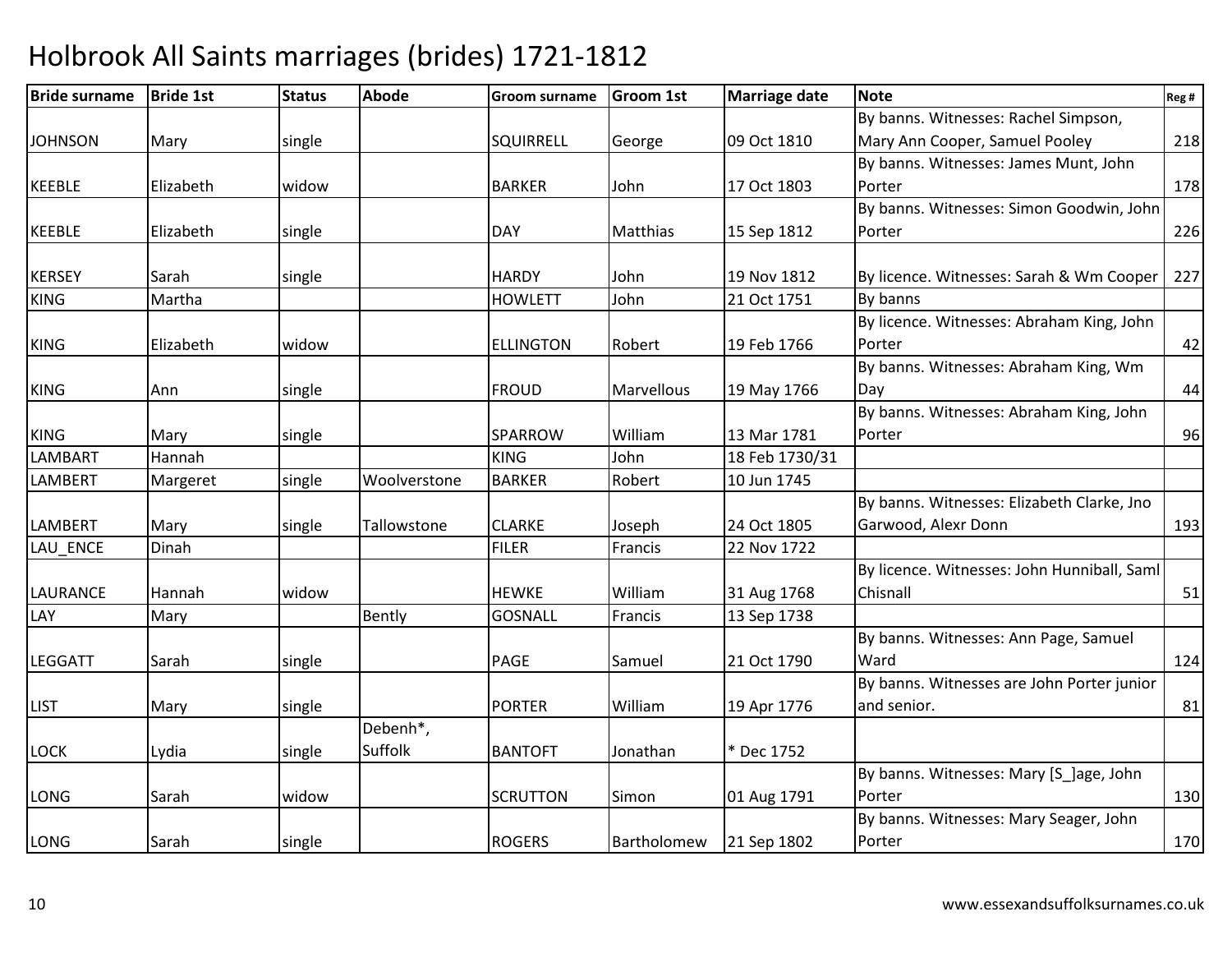| <b>Bride surname</b> | <b>Bride 1st</b> | <b>Status</b> | <b>Abode</b> | Groom surname    | <b>Groom 1st</b> | <b>Marriage date</b> | <b>Note</b>                              | Reg #          |
|----------------------|------------------|---------------|--------------|------------------|------------------|----------------------|------------------------------------------|----------------|
|                      |                  |               |              |                  |                  |                      | By banns. Witnesses: George Camell, *ill |                |
| <b>LUCAS</b>         | Alice            | widow         |              | <b>BARKER</b>    | Richard          | 21 Sep 1759          | James Stuart Lloyd                       | 18             |
|                      |                  |               |              |                  |                  |                      | By banns. Witnesses: John Porter, John   |                |
| <b>LUCAS</b>         | Mary             | widow         |              | [PT]OOLY         | Stephen          | 09 Jan 1776          | Weller                                   | 79             |
|                      |                  |               |              |                  |                  |                      | By banns. Witnesses: John Munt, John     |                |
| <b>LUCAS</b>         | Susan            | single        |              | VEASEY           | Joseph           | 14 Aug 1803          | Porter                                   | 174            |
|                      |                  |               |              |                  |                  |                      | By banns. Witnesses: Mary Mudd, John     |                |
| <b>LUCAS</b>         | Mary             | single        |              | <b>LEGGATT</b>   | Charles          | 22 Aug 1803          | Porter                                   | 175            |
| <b>LUFF</b>          | Susan            |               |              | <b>GLAFIELD</b>  | Will.            | 14 Oct 1734          |                                          |                |
| <b>LYON</b>          | Amey             |               |              | <b>RICH</b>      | Stephen          | 04 Oct 1731          |                                          |                |
| <b>MAN</b>           |                  | widow         |              | <b>BEAMISH</b>   | Thomas           | 20 Jan 1726/27       | ye Widdow Man.                           |                |
| <b>MANNING</b>       | Hannah           |               |              | <b>MUNT</b>      | John             | 26 Feb 1730/31       |                                          |                |
| <b>MARCHANT</b>      | Sarah            | widow         | Woolverstone | <b>WILKERSON</b> | Thomas           | 22 Jul 1744          |                                          |                |
| <b>MARKHAM</b>       | Sarah            |               |              | <b>FLOWERDEW</b> | Thomas           | 03 Feb 1743/44       |                                          |                |
|                      |                  |               |              |                  |                  |                      | By banns. Witnesses: Thomas Chisnall,    |                |
| <b>MARSH</b>         | Elizabeth        | single        |              | <b>SEAGER</b>    | Thos             | 11 Jan 1757          | John Allen                               | 6              |
|                      |                  |               |              |                  |                  |                      | By banns. Witnesses: Richard Say, John   |                |
| <b>MARSH</b>         | Mary             | widow         |              | <b>PALMER</b>    | Jonas            | 24 May 1757          | Porter                                   | 11             |
|                      |                  |               |              |                  |                  |                      | By banns. Witnesses: John Porter, Mary   |                |
| <b>MARSH</b>         | Judith           | single        |              | <b>PECK</b>      | Joseph           | 17 Oct 1758          | Palmer                                   | 12             |
|                      |                  |               |              |                  |                  |                      | By banns. Witnesses: Wm Hewke, John      |                |
| <b>MARTIN</b>        | Elizabeth        | single        |              | LILLY            | Francis          | 27 May 1772          | Waller                                   | 62             |
|                      |                  |               |              |                  |                  |                      | By banns. Witnesses: John Wilkin, John   |                |
| <b>MATTOCK</b>       | Mary             | single        |              | <b>TAYLOR</b>    | Henery           | 27 Jul 1760          | Porter                                   | 22             |
|                      |                  |               |              |                  |                  |                      | By banns. Witnesses: George Camell, John |                |
| <b>MOORLAND</b>      | Martha           | widow         |              | <b>FILER</b>     | Francis          | 20 May 1755          | Portor                                   | $\overline{2}$ |
|                      |                  |               |              |                  |                  |                      | By banns. Witnesses: William Hinson, Abm |                |
| <b>MORGAN</b>        | Rebecca          | single        |              | <b>COLE</b>      | Abraham          | 17 May 1808          | Payne                                    | 206            |
| <b>MUNT</b>          | Margaret         |               |              | <b>SEWELL</b>    | James            | 05 Apr 1723          |                                          |                |
|                      |                  |               |              |                  |                  |                      | By banns. Witnesses: William Munt, John  |                |
| <b>MUNT</b>          | Hannah           | single        |              | <b>DALDY</b>     | Ephraim          | 13 Oct 1756          | Porter                                   | 5              |
|                      |                  |               |              |                  |                  |                      | By banns. Witnesses: John Clark, John    |                |
| <b>MUNT</b>          | Martha           | single        |              | <b>LEGGET</b>    | John             | 07 Dec 1760          | Porter                                   | 24             |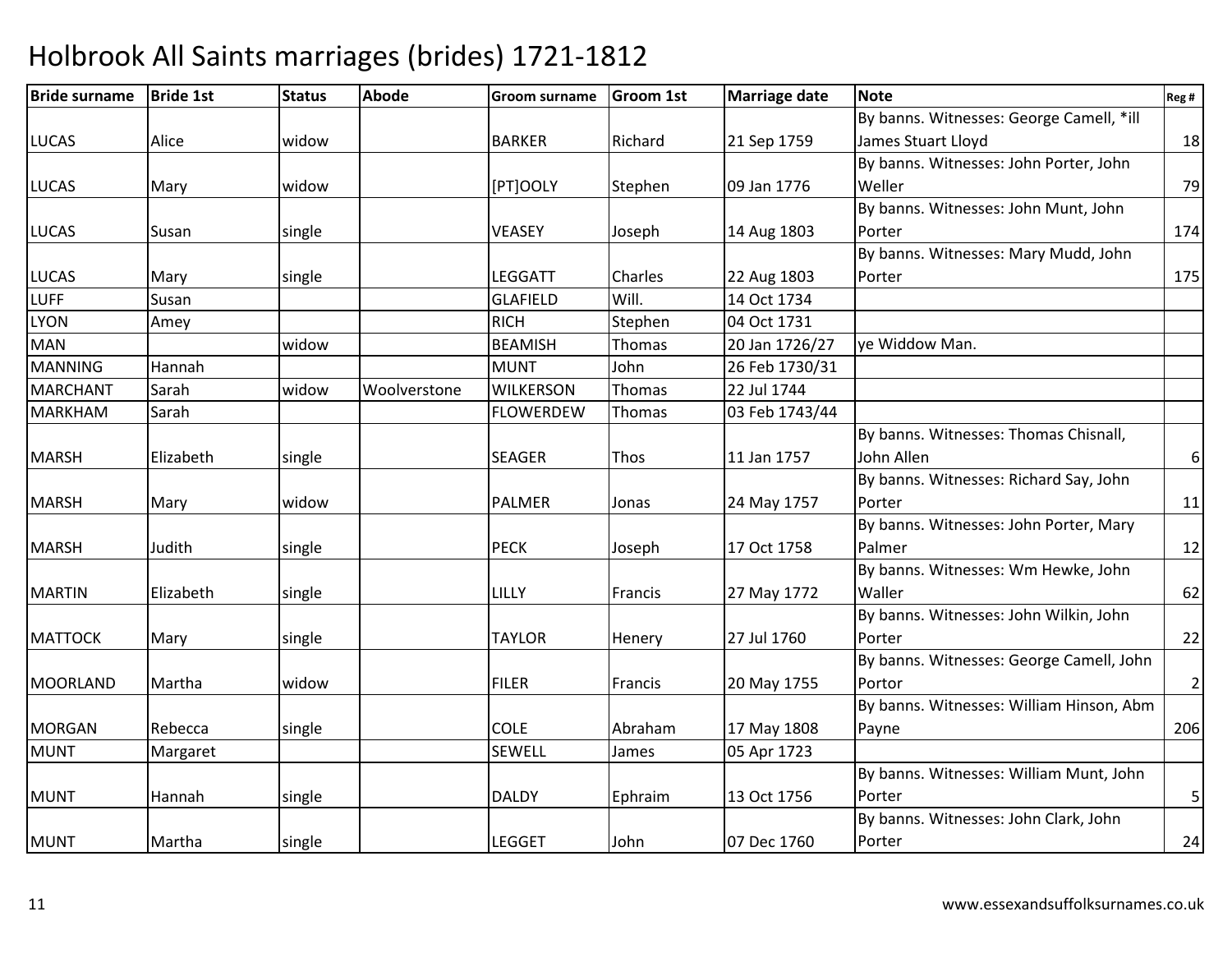#### Bride surnamee Bride 1st 5tatus Abode Groom surname Groom 1st Marriage date Note Reg # MUNT Elizh single KEEBLE William 01 Mar 1789 By banns. Witnesses: John Porter, Willm Muntt 120 MUNT Sarah Single Smith SMITH William 14 Oct 1800 By banns. Witnesses: John Colson, John Porterr 163 MUNT Mary Widow VINCENT Samuel 10 Nov 1807 By licence. Witnesses: Catherine Vincent, John Porterr 202 NICE Mary single St. Peter, IpswichBANTOCK John \*\* 1756<br>DURANT John 29 Sep 1731 Banns only - not a marriage. Banns read 08, 15, 22 Feb 1756. 5**NORRIS**  Susan DURANT John 29 Sep 1731 NUNNN Elizabeth BUTTS John 13 Nov 1737 NUNN Sarah Sarah Single BUMPSTEAD Daniel 13 Jan 1785 By banns. Witnesses: Martha Porter, Thos Walam <sup>107</sup> By licence. Witnesses: Adam Hewke, John PACK Sarah Sarah Single GREEN Thoams 06 Aug 1760 Porter<u>r</u> 23 PACK Susan Single Rishangles BRAME John 21 May 1771 By licence. Witnesses: James [K\_]een, John Porter<u>and the set of the set of the set of the set of the set of the set of the set of the set of the set of the set of the set of the set of the set of the set of the set of the set of the set of the set of the set of the set </u> PAGE Mary Ann single DRIVER John 24 Jul 1810 By banns. Witnesses: William Chaplin, Mary Driverr 216 PAIN Mary Single MORGAN George 24 Nov 1789 By banns. Witnesses: John Porter, Chrystal Rivettt 121 PARKER Elizabeth single **PATRICK** George 22 Oct 1777 By banns. Witnesses: Samuel Lambert, John Wellerr 86 PATRICK Elizabeth single DAVEY James 30 Dec 1806 By banns. Witnesses: Samuel Vincent, John Porter<u>r 196</u> PAYNE Judith Single ABLITT John 1764 By licence. Witnesses: Robart Jacols, John Sharmann 35 PAYNE Mary Single DALDY William 13 Feb 1810 By banns. Witnesses: Isaac Peck, Sarah Burrows, Caroline Allenn 214 PEAC[HK] Elizabeth single | BEARDWELL Walter 18 Dec 1798 By banns. Witnesses: Mary Peach?, John Porter<u>and 158</u> PECK Mary Single Network ROBERTS Deremiah 106 Aug 1793 By banns. Witnesses: Susan Canham, Elizabeth Tayler<u>r</u> 135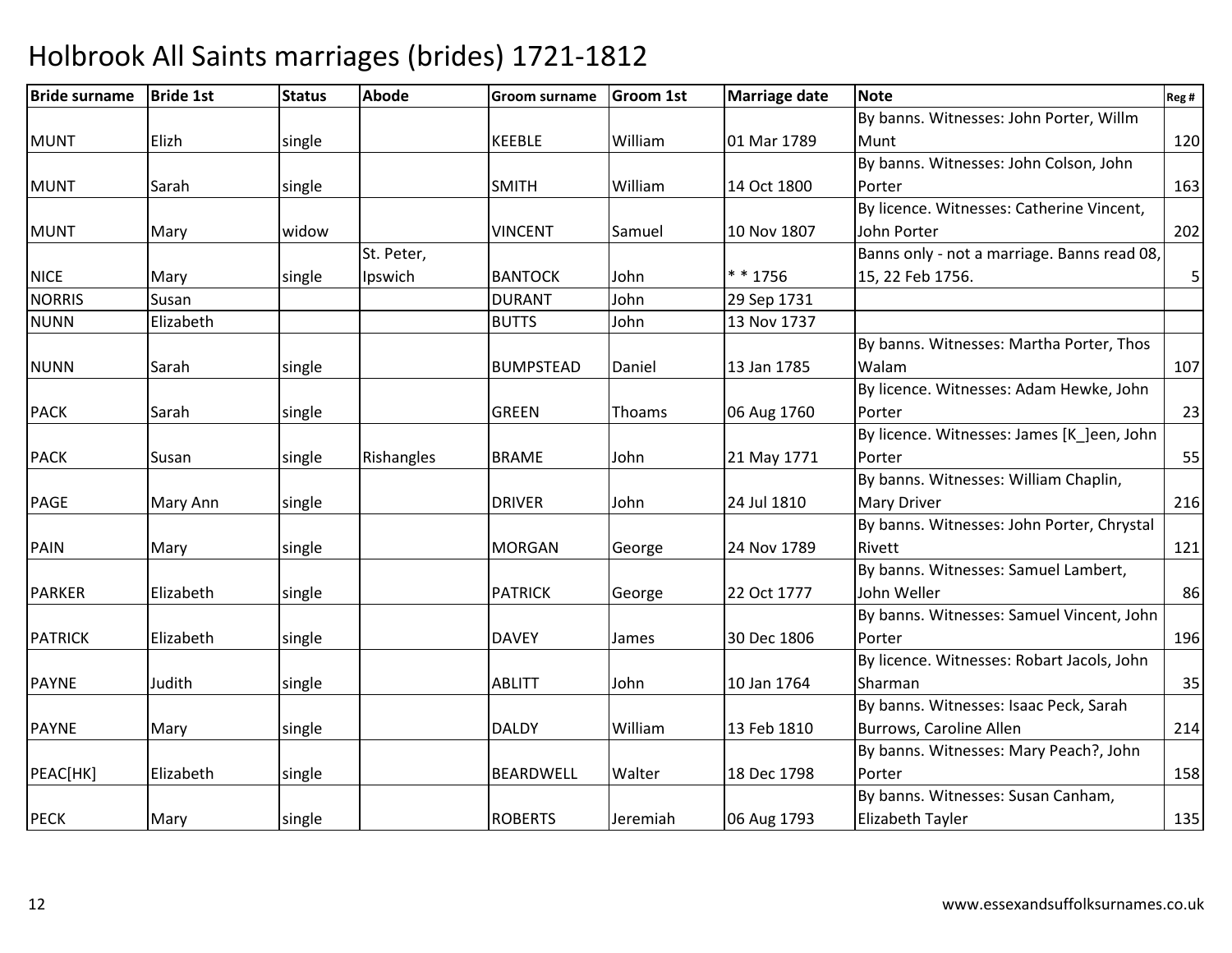| <b>Bride surname</b> | <b>Bride 1st</b> | <b>Status</b> | <b>Abode</b> | <b>Groom surname</b> | <b>Groom 1st</b> | <b>Marriage date</b> | <b>Note</b>                                                                                                       | Reg # |
|----------------------|------------------|---------------|--------------|----------------------|------------------|----------------------|-------------------------------------------------------------------------------------------------------------------|-------|
|                      |                  |               |              |                      |                  |                      | By banns. Witnesses: Ann Buntick, George                                                                          |       |
| <b>PECK</b>          | Mary             | single        |              | <b>STEARN</b>        | John             | 12 Oct 1807          | Squirrell                                                                                                         | 201   |
| <b>PETFEILD</b>      | Eliz.            | widow         |              | <b>HASTE</b>         | John             | 10 Dec 1739          |                                                                                                                   |       |
|                      |                  |               |              |                      |                  |                      | By banns. Witnesses: William Green, John                                                                          |       |
| <b>PINNER</b>        | Mary             | single        |              | <b>PARSONS</b>       | Robert           | 26 Dec 1761          | Porter                                                                                                            | 27    |
|                      |                  |               |              |                      |                  |                      | By banns. Witnesses: John Waller, John                                                                            |       |
| <b>PLANTIN</b>       | Sarah            | single        |              | <b>DALDY</b>         | George           | 16 Dec 1778          | Porter                                                                                                            | 90    |
|                      |                  |               |              |                      |                  |                      | By banns. Witnesses: Elizabeth Po[ir]son,                                                                         |       |
| PO[RI]SON            | Sarah            | single        |              | <b>BURGESS</b>       | William          | 29 Oct 1790          | John Porter                                                                                                       | 125   |
|                      |                  |               |              |                      |                  |                      | By banns. Witnesses: Eliz Mason, Aves                                                                             |       |
| <b>POOLEY</b>        | Mary             | single        |              | <b>SQUIRRELL</b>     | George           | 13 Mar 1792          | Whittiny, Saml Pooley                                                                                             | 133   |
| <b>POOLY</b>         | Judith           |               |              | <b>WHINNEY</b>       | Abraham          | 10 Dec 1734          |                                                                                                                   |       |
| <b>POOLY</b>         | Mary             | widow         |              | <b>BULL</b>          | John             | 10 Jul 1738          |                                                                                                                   |       |
| <b>POOLY</b>         | Elizabeth        | single        |              | <b>KING</b>          | William          | 02 Oct 1750          | By licence                                                                                                        |       |
| <b>POOLY</b>         | Mary             | single        |              | <b>WHITMAN</b>       | Henery           | 30 Apr 1759          | By banns. Her name is written "Pooly" - the<br>bride signs as "Pooley". Witnesses: William<br>Pooley, John Porter | 15    |
|                      |                  |               |              |                      |                  |                      | By banns. Witnesses: Thos Nunn, John                                                                              |       |
| <b>PORTER</b>        | Dorothy          | single        |              | <b>PARSONS</b>       | Robert           | 04 Jan 1767          | Porter                                                                                                            | 47    |
| <b>PORTER</b>        | Elizabeth        | widow         |              | <b>HUNNIBALL</b>     | John             | 17 Mar 1775          | By licence. Witnesses: Richard Keirsey,<br>John Porter                                                            | 76    |
| <b>PORTER</b>        | Mary             | single        |              | <b>RAYNER</b>        | Daniel           | 20 Apr 1778          | By banns. Witnesses: John Porter, John<br>Waller                                                                  | 88    |
| <b>PORTER</b>        | Sarah            | single        |              | <b>HUNNIBALL</b>     | John             | 07 Dec 1780          | By banns. Witnesses: John Porter, John<br>Clark                                                                   | 95    |
| <b>PORTER</b>        | Martha           | single        |              | <b>TOPPLE</b>        | John             | 09 Nov 1808          | By banns. Witnesses: Maria & John Porter                                                                          | 204   |
|                      |                  |               |              |                      |                  |                      | By banns. Witnesses: John Porter, George                                                                          |       |
| <b>RADCLIFF</b>      | Sarah            | single        |              | <b>RIVITT</b>        | Chrysta          | 06 Feb 1764          | Rivitt junr.                                                                                                      | 36    |
|                      |                  |               |              |                      |                  |                      | By banns. Witnesses: John Porter, John                                                                            |       |
| <b>RAMSEY</b>        | Sarah            | single        |              | <b>ELLINGTON</b>     | Robert           | 18 Aug 1777          | Hunniball                                                                                                         | 85    |
| RAULINGSON           | Hannah           | widow         |              | MULLENDER            | Thos             | 11 Feb 1752          | By banns                                                                                                          |       |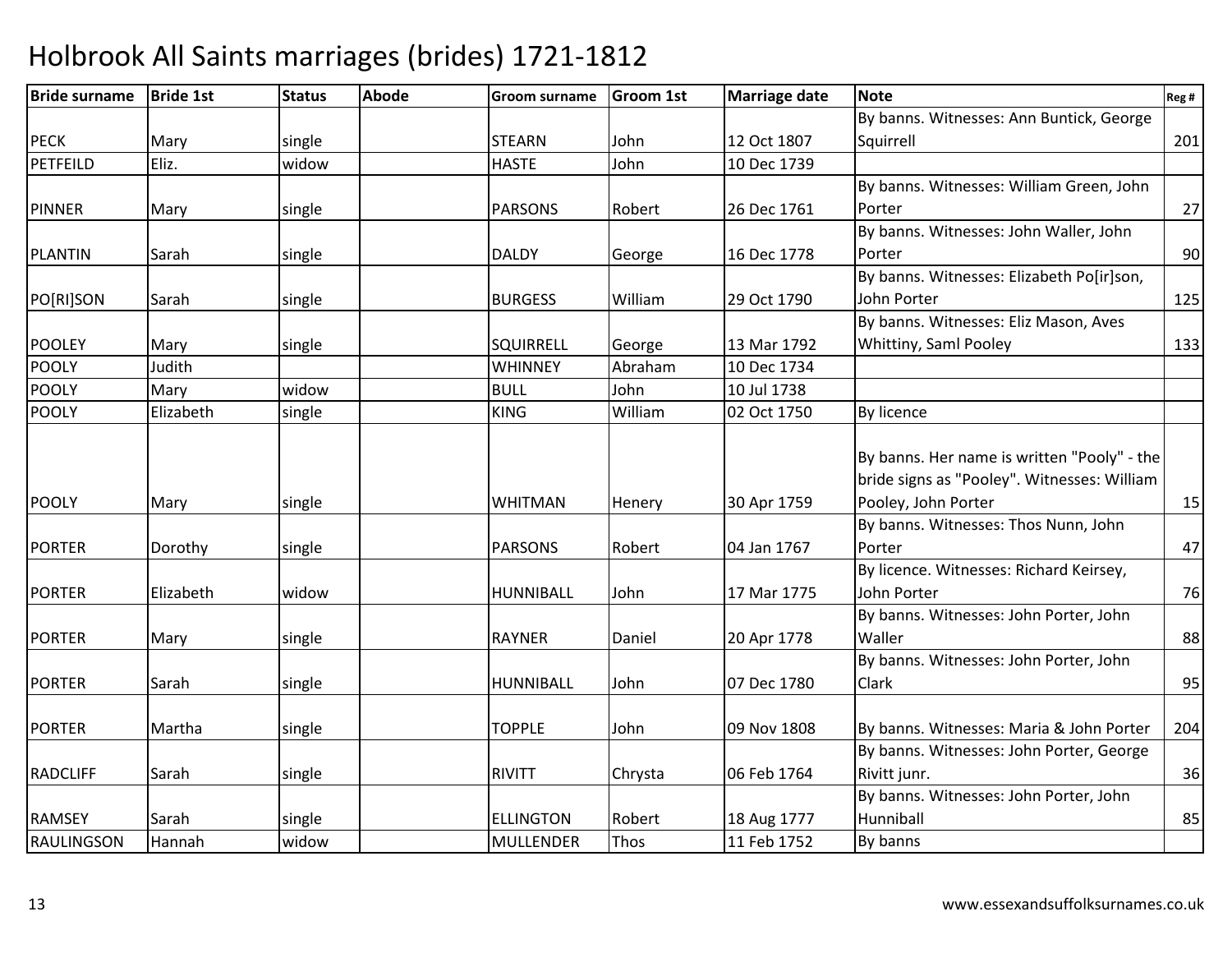| <b>Bride surname</b> | <b>Bride 1st</b> | <b>Status</b> | <b>Abode</b> | <b>Groom surname</b> | <b>Groom 1st</b> | <b>Marriage date</b> | <b>Note</b>                                 | Reg # |
|----------------------|------------------|---------------|--------------|----------------------|------------------|----------------------|---------------------------------------------|-------|
| <b>REED</b>          | Mary             |               |              | <b>WAYLAND</b>       | George           | 10 Apr 1726          |                                             |       |
| <b>REED</b>          | Sarah            | single        |              | <b>FRANCIS</b>       | Samuel           | 22 Nov 1747          |                                             |       |
|                      |                  |               |              |                      |                  |                      |                                             |       |
| <b>RICH</b>          | Hannah           | single        |              | <b>CLARKE</b>        | John             | 30 Dec 1794          | By banns. Witnesses: John Peck, Jo. Porter  | 141   |
| <b>RIVET</b>         | Martha           |               |              | <b>ROGERS</b>        | William          | 20 May 1725          |                                             |       |
|                      |                  |               |              |                      |                  |                      | By banns. Witnesses: John Waller, John      |       |
| <b>ROBERTS</b>       | Sarah            | single        |              | <b>WHYAT</b>         | John             | 11 Oct 1776          | Porter                                      | 82    |
| <b>ROBERTSON</b>     | Mary             |               |              | <b>BANTOCK</b>       | George           | 06 Sep 1729          |                                             |       |
| <b>RUFFEL</b>        | Eliz.            |               |              | <b>ORVIS</b>         | John             | 15 Jun 1740          |                                             |       |
| S[AU]CKS             | Sarah            |               |              | <b>WEBSTER</b>       | Joseph           | 24 Nov 1728          |                                             |       |
| SAY                  | Mary             |               |              | <b>SEMONS</b>        | Robert           | 18 Feb 1730/31       |                                             |       |
|                      |                  |               |              |                      |                  |                      | By banns. Witnesses: John Porter, Sarah     |       |
| <b>SCOTT</b>         | Mary             | single        |              | <b>COOK</b>          | Robert           | 26 Dec 1791          | Frost                                       | 131   |
|                      |                  |               |              |                      |                  |                      | By banns. Witnesses: James Driver, John     |       |
| <b>SCOTT</b>         | Elizabeth        | single        |              | <b>DRIVER</b>        | James            | 01 Nov 1803          | Porter                                      | 180   |
|                      |                  |               |              |                      |                  |                      | By banns. Witnesses: Mary Ann Brundell,     |       |
| <b>SCOTT</b>         | Martha           | single        |              | <b>CLARKE</b>        | John             | 16 Jul 1811          | William Holden                              | 222   |
|                      |                  |               |              |                      |                  |                      | By banns. Witnesses: Marvellous Froud,      |       |
| <b>SCRIVENOR</b>     | Susan            | single        |              | <b>CHISNALL</b>      | Charles          | 17 Oct 1763          | John Porter                                 | 34    |
|                      |                  |               |              |                      |                  |                      | By licence. Witnesses: George ?, Joseph     |       |
| <b>SCRIVINER</b>     | Margaret         | single        |              | <b>HARRIS</b>        | Edmond           | 27 Aug 1759          | Bardwell                                    | 17    |
|                      |                  |               |              |                      |                  |                      | By banns. Witnesses: Mary Clarke, Sarah     |       |
| <b>SCRUTTON</b>      | Elizabeth        | single        |              | <b>CLARK</b>         | Percival         | 02 Nov 1790          | Scrutton                                    | 126   |
|                      |                  |               |              |                      |                  |                      | By banns. Witnesses: John Porter, Elizabeth |       |
| <b>SCRUTTON</b>      | Dinah            | single        |              | <b>BARKER</b>        | Daniel           | 02 Feb 1802          | Stanmer                                     | 169   |
|                      |                  |               |              |                      |                  |                      | By banns. Witnesses: Thos. Seagar, John     |       |
| <b>SEAGAR</b>        | Elizh.           | single        |              | <b>DALDY</b>         | Thomas           | 11 Oct 1782          | Porter                                      | 99    |
|                      |                  |               |              |                      |                  |                      | By banns. Witnesses: John Porter, Elizth    |       |
| <b>SEAGER</b>        | Mary             | single        |              | <b>KING</b>          | John             | 19 Oct 1762          | Seager                                      | 30    |
|                      |                  |               |              |                      |                  |                      | By banns. Witnesses: Thomas Seager, John    |       |
| <b>SEAGER</b>        | Mary             | single        |              | <b>WEBSTER</b>       | James            | 23 Nov 1790          | Porter                                      | 127   |
|                      |                  |               |              |                      |                  |                      | By banns. Witnesses: Thomas Seager, John    |       |
| <b>SEAGER</b>        | Sarah            | single        |              | <b>ELLINGTON</b>     | Samuel           | 21 Nov 1797          | Porter                                      | 153   |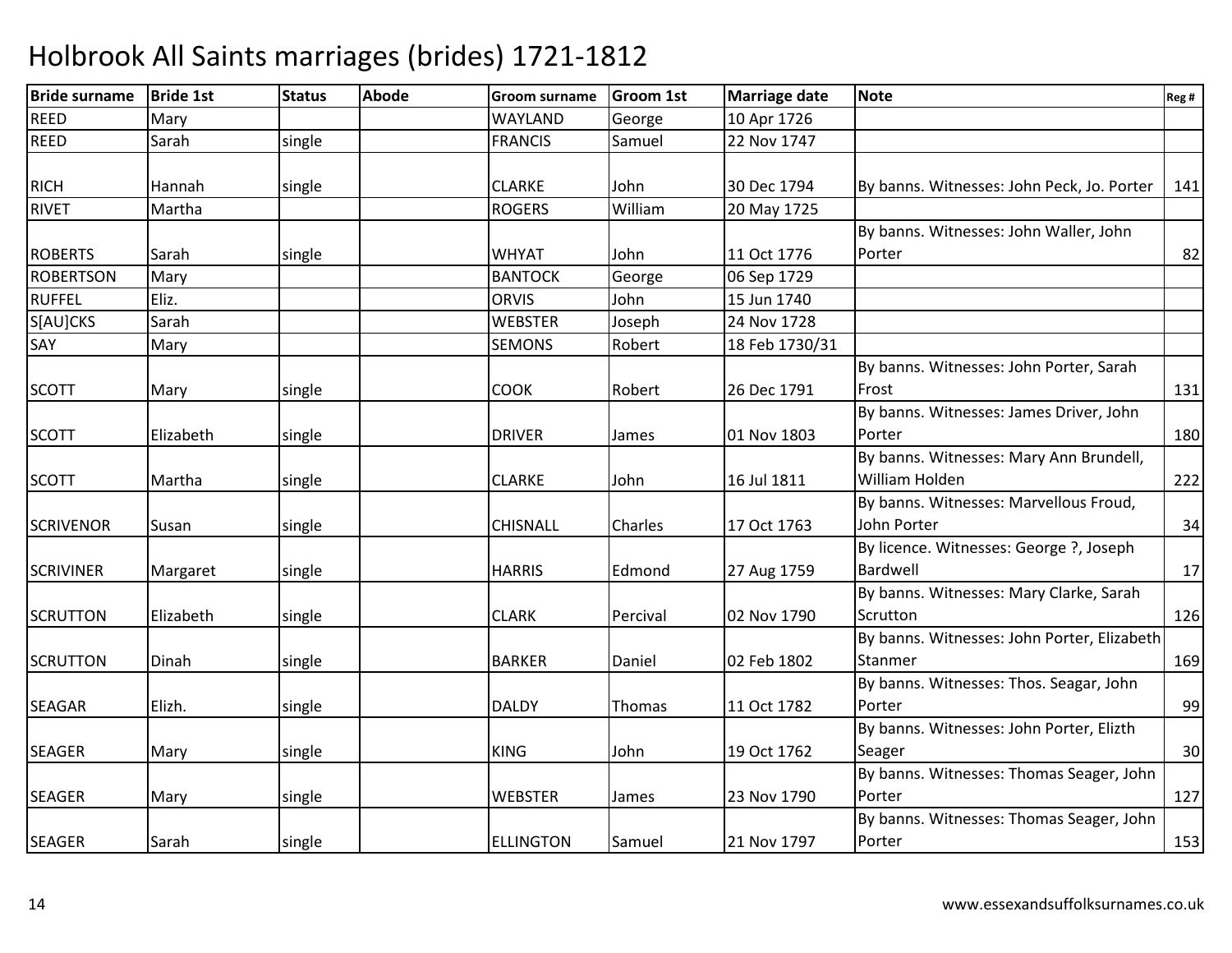| <b>Bride surname</b> | <b>Bride 1st</b> | <b>Status</b> | <b>Abode</b> | <b>Groom surname</b> | <b>Groom 1st</b> | <b>Marriage date</b> | <b>Note</b>                                 | Reg # |
|----------------------|------------------|---------------|--------------|----------------------|------------------|----------------------|---------------------------------------------|-------|
|                      |                  |               |              |                      |                  |                      | By banns. Witnesses: Martha Seager, John    |       |
| <b>SEAGER</b>        | Hannah           | single        |              | <b>DANIEL</b>        | William          | 24 Jun 1804          | Porter                                      | 185   |
|                      |                  |               |              |                      |                  |                      | By banns. Witnesses: John & Frances         |       |
| <b>SEAGER</b>        | Mary             | single        |              | <b>JENNINGS</b>      | Robert           | 15 Nov 1809          | Wright                                      | 212   |
|                      |                  |               |              |                      |                  |                      | By banns. Witnesses: J. Seager, Martha      |       |
| <b>SEAGER</b>        | Sarah            | spinster      |              | <b>CLARKE</b>        | Joseph           | 10 Aug 1812          | Clarke                                      | 225   |
|                      |                  |               |              |                      |                  |                      | By banns. Witnesses: Sarah Munt, John       |       |
| <b>SEELEY</b>        | Mary             | single        |              | <b>MUNT</b>          | Edward           | 13 Sep 1796          | Porter                                      | 146   |
| <b>SEMONS</b>        | Catharine        |               |              | <b>WHINNEY</b>       | John             | 30 Sep 1735          |                                             |       |
| <b>SEWELL</b>        | Hannah           |               |              | <b>JOYLES</b>        | Robert           | 07 Dec 1732          |                                             |       |
| <b>SEWELL</b>        | Abigail          | widow         | Shotly       | <b>KEMBELL</b>       | George           | 11 May 1738          | Ascension Day. The groom is a surgeon.      |       |
| <b>SEWELL</b>        | Ann              |               |              | <b>MARVEN</b>        | William          | 16 Feb 1741/42       |                                             |       |
|                      |                  |               |              |                      |                  |                      | By banns. Witnesses: James Baker,           |       |
| <b>SHELVER</b>       | Charlotte        | single        |              | <b>ARMES</b>         | Edward           | 18 Feb 1796          | Susannah Upcraft?                           | 145   |
| <b>SHEPPERD</b>      | Margeret         | single        |              | <b>FROST</b>         | William          | 05 Nov 1750          | By banns                                    |       |
| <b>SLYTH</b>         | Elizabeth        | single        | Stutton      | <b>HAZELTON</b>      | John             | 21 Jun 1749          |                                             |       |
|                      |                  |               |              |                      |                  |                      | By banns. Witnesses: Marget Chisnall, John  |       |
| <b>SMITH</b>         | Elizabeth        | single        |              | <b>GARROD</b>        | George           | 22 Nov 1767          | Porter                                      | 48    |
|                      |                  |               |              |                      |                  |                      | By banns. Witnesses: Martha Porter, John    |       |
| <b>SMITH</b>         | Sarah            | single        |              | <b>KING</b>          | John             | 17 Jun 1788          | Clarke                                      | 117   |
|                      |                  |               | Mistley,     |                      |                  |                      | Banns only - not a marriage. Banns read 24, |       |
| <b>SMITH</b>         | Ann              | widow         | <b>Essex</b> | SPENDLY              | Francis          | $* * 1758$           | Sep, 01, 08 Oct 1758.                       | 17    |
|                      |                  |               |              |                      |                  |                      | By licence. Witnesses: Thos Alderton, John  |       |
| <b>SNUSHER</b>       | Hannah           | single        |              | <b>GARDENER</b>      | James            | 13 Feb 1797          | Porter                                      | 148   |
| <b>SOMERS</b>        | Sarah            |               |              | LU <sub>S</sub>      | Samuel           | *Feb 1721/2          | Marriage date is 29th Feb.                  |       |
| SPARROW              | Susan            | single        |              | <b>COLE</b>          | Abraham          | 02 Nov 1746          |                                             |       |
| <b>SPENDLE</b>       | Mary             |               |              | RAYMORE              | Jonathan         | $* * 1729$           |                                             |       |
|                      |                  |               |              |                      |                  |                      | By banns. Witnesses: John Hay*ad, John      |       |
| <b>SPINK</b>         | Mary             | single        |              | <b>FARDEN</b>        | William          | 27 Oct 1801          | Porter                                      | 168   |
|                      |                  |               |              |                      |                  |                      | By banns. First witness is William Hayward  |       |
| <b>SPINK</b>         | Hannah           | widow         |              | <b>HAYWARD</b>       | William          | 14 Jun 1804          | senior.                                     | 184   |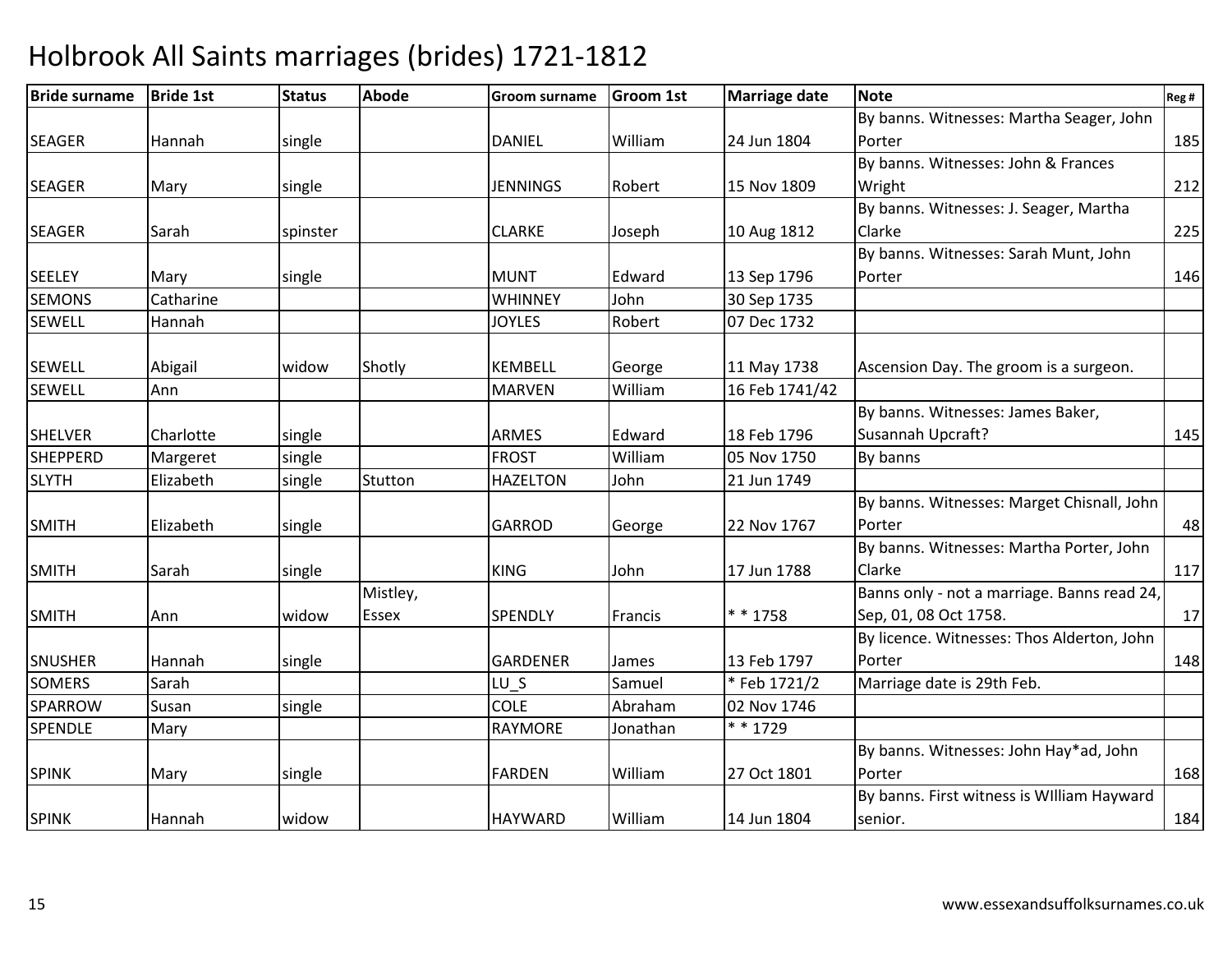| <b>Bride surname</b> | <b>Bride 1st</b> | <b>Status</b> | <b>Abode</b> | <b>Groom surname</b> | <b>Groom 1st</b> | <b>Marriage date</b> | <b>Note</b>                                  | Reg # |
|----------------------|------------------|---------------|--------------|----------------------|------------------|----------------------|----------------------------------------------|-------|
|                      |                  |               |              |                      |                  |                      | By banns. Witnesses: Sarah Cavell, John      |       |
| <b>STEDMAN</b>       | Sarah            | widow         |              | <b>GOOCH</b>         | Robert           | 18 Nov 1806          | Porter                                       | 195   |
|                      |                  |               |              |                      |                  |                      |                                              |       |
| <b>STEGGOLD</b>      | Martha           | single        |              | <b>BAKER</b>         | James            | 22 May 1798          | By banns. Witnesses: Ann & William Betts     | 155   |
|                      |                  |               |              |                      |                  |                      | By licence. Witnesses: Thos Green jnr.,      |       |
|                      |                  |               |              |                      |                  |                      | John Porter. Bride's surname spelt as        |       |
|                      |                  |               |              |                      |                  |                      | "Stephens" in the register but she spells it |       |
| <b>STEPHENS</b>      | Rachel           | single        |              | <b>GOODWIN</b>       | Simon            | 28 Oct 1788          | "Stevens".                                   | 118   |
| <b>SUEL</b>          | Elizabeth        |               |              | <b>COWEY</b>         | Daniel           | 29 Dec 1737          |                                              |       |
| <b>TARSTER</b>       | Elizabeth        |               |              | <b>BAGLY</b>         | Edmond           | 30 Oct 1737          |                                              |       |
| <b>TAYLER</b>        | Hannah           | widow         |              | <b>CABBORN</b>       | William          | 23 Dec 1729          |                                              |       |
|                      |                  |               |              |                      |                  |                      | By banns. Witnesses: John Waller, John       |       |
| <b>TAYLOR</b>        | Sarah            | single        |              | <b>DRIVER</b>        | James            | 24 Jul 1774          | Porter                                       | 71    |
|                      |                  |               |              |                      |                  |                      | By licence. Witnesses: James Franklen,       |       |
| <b>TAYLOR</b>        | Mary             | single        |              | <b>BROWN</b>         | Jonathan         | 30 Aug 1786          | Elizabeth Tayler                             | 113   |
|                      |                  |               |              |                      |                  |                      | By banns. Witnesses: John Munt, Elizabeth    |       |
| <b>TAYLOR</b>        | Mary             | single        |              | <b>MUNT</b>          | James            | 13 Oct 1796          | Turner                                       | 147   |
| <b>THAXTER</b>       | Alice            | single        |              | <b>POOLY</b>         | William          | 06 Feb 1752          | By banns                                     |       |
| <b>THORN</b>         | Judith           |               |              | <b>EDGAR</b>         | Robert           | 21 Dec 1730          |                                              |       |
| <b>THORN</b>         | Aviss            |               |              | <b>REYNOLDS</b>      | Robert           | 26 Feb 1730/31       |                                              |       |
|                      |                  |               |              |                      |                  |                      | By banns. Witnesses: John Waller, John       |       |
| <b>TURNER</b>        | Elizabeth        | single        |              | <b>KING</b>          | Abraham          | 15 Oct 1771          | Porter                                       | 57    |
|                      |                  |               |              |                      |                  |                      | By banns. Witnesses: Abraham King, John      |       |
| <b>TURNER</b>        | Mary             | single        |              | <b>POOLY</b>         | William          | 12 Oct 1774          | Waller                                       | 72    |
|                      |                  |               |              |                      |                  |                      |                                              |       |
|                      |                  |               |              |                      |                  |                      | By banns. Not clear if groom's surname is    |       |
|                      |                  |               |              |                      |                  |                      | Shave or Race, so entry duplicated in        |       |
|                      |                  |               |              |                      |                  |                      | spreadsheet to accommodate both names.       |       |
| <b>TURNER</b>        | Unity            | single        |              | <b>SHAVE</b>         | Thomas           | 24 Dec 1778          | Witnesses: John Farding, John Porter         | 91    |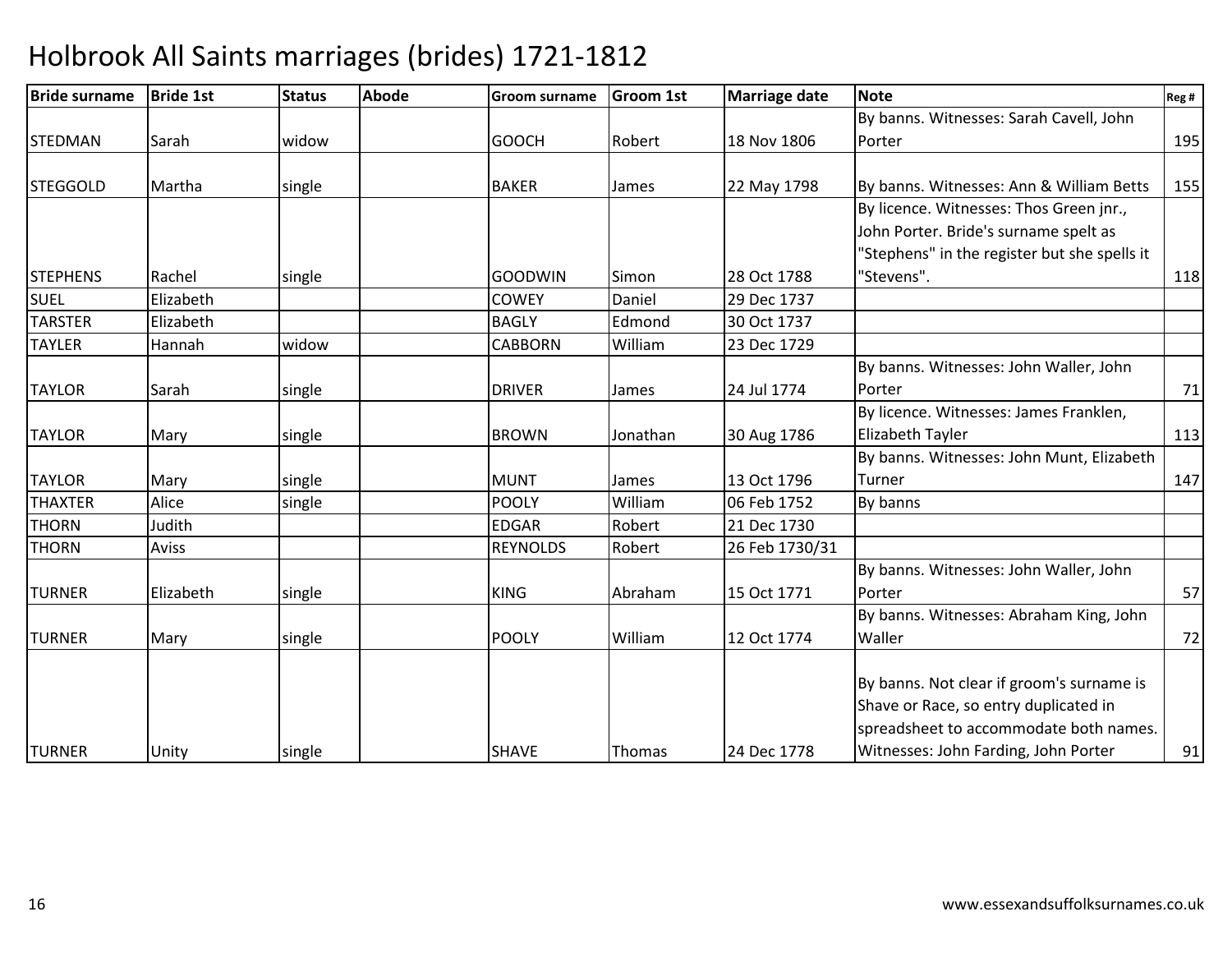| <b>Bride surname</b> | <b>Bride 1st</b> | <b>Status</b> | <b>Abode</b> | <b>Groom surname</b> | <b>Groom 1st</b> | <b>Marriage date</b> | <b>Note</b>                                      | Reg#     |
|----------------------|------------------|---------------|--------------|----------------------|------------------|----------------------|--------------------------------------------------|----------|
|                      |                  |               |              |                      |                  |                      |                                                  |          |
|                      |                  |               |              |                      |                  |                      | By banns. Not clear if groom's surname is        |          |
|                      |                  |               |              |                      |                  |                      | Shave or Race, so entry duplicated in            |          |
|                      |                  |               |              |                      |                  |                      | spreadsheet to accommodate both names.           |          |
| <b>TURNER</b>        | Unity            | single        |              | <b>RACE</b>          | Thomas           | 24 Dec 1778          | Witnesses: John Farding, John Porter             | 91       |
|                      |                  |               |              |                      |                  |                      | By banns. Witnesses: Jonathan Woolf, John        |          |
| <b>VESEY</b>         | Mary Maria Ellis | widow         |              | <b>MUNT</b>          | James            | 20 Jan 1780          | Porter                                           | 94       |
|                      |                  |               |              |                      |                  |                      | By banns. Witnesses: Benjamin                    |          |
| <b>WALSINGHAM</b>    | Elizabeth        | single        |              | <b>GREYSTONE</b>     | James            | 30 Jun 1754          | Wolshinham, John Porter                          | $1\vert$ |
|                      |                  |               | Mistley,     |                      |                  |                      | Banns only - not a marriage. Banns read 24,      |          |
| <b>WARNER</b>        | Abigail          | single        | <b>Essex</b> | SPENDLY              | George           | * * 1758             | Sep, 01, 08 Oct 1758.                            | 18       |
|                      |                  |               |              |                      |                  |                      | By banns. Witnesses: Edmund Baker,               |          |
| <b>WEBSTER</b>       | Sarah            | single        |              | <b>COOPER</b>        | John             | 02 Nov 1788          | <b>Thomas Seager</b>                             | 119      |
|                      |                  |               |              |                      |                  |                      | By banns. Witnesses: Thos Wallam, John           |          |
| <b>WELHAM</b>        | Sarah            | single        |              | <b>CURTIS</b>        | Robert           | 12 Oct 1795          | Porter                                           | 144      |
|                      |                  |               |              |                      |                  |                      | By banns. Witnesses: Mary Porter, John           |          |
| WELLAM               | Martha           | single        |              | <b>PORTER</b>        | John             | 03 Mar 1773          | Porter                                           | 61       |
|                      |                  |               |              |                      |                  |                      | By banns. Witnesses: Richard Keirsey, John       |          |
| <b>WHENT</b>         | Ann              | single        |              | <b>SPINK</b>         | Edward           | 19 Oct 1772          | Porter                                           | 65       |
|                      |                  |               |              |                      |                  |                      | By banns. Witnesses: Robert Whiney, John         |          |
| <b>WHINEY</b>        | Susanna          | single        |              | <b>CHILD</b>         | Joseph           | 26 Nov 1772          | Porter                                           | 60       |
|                      |                  |               |              |                      |                  |                      | By licence. Witnesses: Henry Shepard, John       |          |
| <b>WHINEY</b>        | Mary             | single        |              | <b>STEGGAL</b>       | William          | 20 May 1773          | Hunniball                                        | 68       |
|                      |                  |               |              |                      |                  |                      | By licence. Witnesses: John Waller, John         |          |
| <b>WHINNY</b>        | Sarah            | single        |              | <b>CRANE</b>         | Adam             | 23 May 1763          | Porter                                           | 33       |
|                      |                  |               |              |                      |                  |                      | By banns. Witnesses: Adam Hewke, John            |          |
| <b>WHITING</b>       | Ann              | single        |              | <b>BETTS</b>         | John             | 27 Aug 1764          | Porter                                           | 39       |
|                      |                  |               |              |                      |                  |                      | By licence. Witnesses: John Betts, John          |          |
| <b>WHITING</b>       | Elizabeth        | single        |              | <b>RIBBANS</b>       | Samuel           | * Dec 1767           | Porter                                           | 49       |
|                      |                  |               |              |                      |                  |                      | By licence. Witnesses: Eliza Whiting, Thos?      |          |
| <b>WHITING</b>       | Avis             | single        |              | <b>OVERETT</b>       | John             | 03 Jul 1798          | <b>B.</b> Cole                                   | 156      |
|                      |                  |               |              |                      |                  |                      |                                                  |          |
| <b>WHITING</b>       | Elizabeth        | spinster      |              | <b>KING</b>          | Samuel           | 12 Mar 1799          | By licence. Witnesses: John & Aves Overett   160 |          |